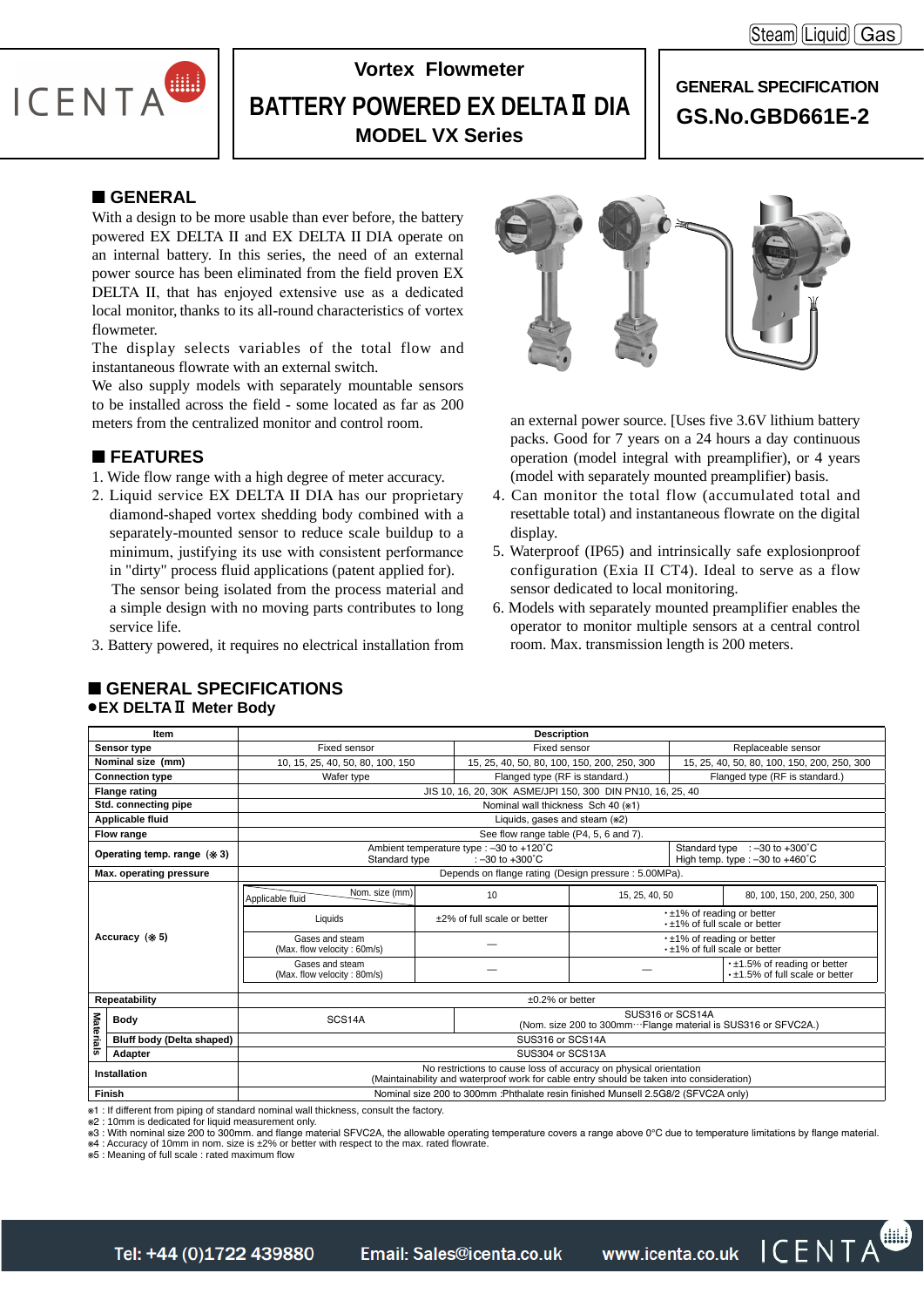# ● **EX DELTAⅡ DIA Meter Body**

|                  | Item                       |                                                                          | <b>Description</b>                      |                                |  |  |  |  |  |  |  |
|------------------|----------------------------|--------------------------------------------------------------------------|-----------------------------------------|--------------------------------|--|--|--|--|--|--|--|
|                  | Sensor type                | Fixed sensor                                                             | Fixed sensor                            | Replaceable sensor             |  |  |  |  |  |  |  |
|                  | <b>Nominal size</b>        | 15, 25, 40, 50, 80mm                                                     | 50, 80mm                                | 50, 80mm                       |  |  |  |  |  |  |  |
|                  | <b>Body style</b>          | Wafer type                                                               | Flanged type (RF is standard.)          | Flanged type (RF is standard.) |  |  |  |  |  |  |  |
|                  | <b>Flange rating</b>       | JIS 10, 16, 20, 30K ASME/JPI 150, 300                                    |                                         |                                |  |  |  |  |  |  |  |
|                  | Applicable fluid           | Liquids                                                                  |                                         |                                |  |  |  |  |  |  |  |
|                  | <b>Body</b>                | SUS316 or SCS14A                                                         |                                         |                                |  |  |  |  |  |  |  |
| <b>Materials</b> | <b>Bluff body (Diamond</b> | <b>SUS316</b>                                                            |                                         |                                |  |  |  |  |  |  |  |
|                  | shaped)                    |                                                                          |                                         |                                |  |  |  |  |  |  |  |
|                  | Adapter                    |                                                                          | SUS304 or SCS13A                        |                                |  |  |  |  |  |  |  |
|                  | Accuracy                   |                                                                          | Depends on use conditions (flow range). |                                |  |  |  |  |  |  |  |
|                  |                            | $(1) \pm 1\%$ of reading or better $(2) \pm 1\%$ of full scale or better |                                         |                                |  |  |  |  |  |  |  |
|                  | Finish                     | Unpainted (stainless steel material)                                     |                                         |                                |  |  |  |  |  |  |  |

※1: Except for the items above, specifications remain the same as EX DELTA Ⅱ basic body.

※2: Meaning of full scale : rated maximum flow

# ● **Flange Rating and Max. Operating Pressure (MPa)**

#### **Nominal size 10 to 300mm (with material SUS316 or SCS14A)**

| <b>Flange Rating</b><br>Operating Temp. | JIS10K | <b>JIS16K</b> | <b>JIS20K</b> | <b>JIS30K</b> | <b>ASME/</b><br><b>JPI 150</b> | <b>ASME/</b><br><b>JPI 300</b> | <b>DIN PN10</b> | DIN PN16 | <b>DIN PN25</b> | DIN PN40 |
|-----------------------------------------|--------|---------------|---------------|---------------|--------------------------------|--------------------------------|-----------------|----------|-----------------|----------|
| Below 220°C                             | 1.18   | 96. ا         | 2.45          | 4.51          | 1.27                           | 3.35                           | 0.62            | 1.00     | 1.78            | 2.50     |
| 220 to 300°C                            | 0.98   | 1.77          | 2.26          | 4.22          | 1.02                           | 3.06                           | 0.56            | 0.90     | 1.61            | 2.26     |
| 300 to 350°C                            |        | i.57          | 1.96          | 3.82          | 0.84                           | 2.96                           |                 |          |                 |          |
| 350 to 420°C                            |        |               | –             | 2.94          | 0.57                           | 2.81                           |                 |          |                 |          |
| 420 to 460°C                            |        | --            |               |               | 0.42                           | 2.71                           |                 |          |                 |          |

#### **Nominal size 200 to 300mm (with flange material SFVC2A)**

| <b>Flange Rating  </b><br><b>Operating Temp.</b> | <b>JIS10K</b>            | <b>JIS16K</b> | <b>JIS20K</b> | <b>JIS30K</b> | <b>ASME / JPI 150</b> | <b>ASME / JPI 300</b> |
|--------------------------------------------------|--------------------------|---------------|---------------|---------------|-----------------------|-----------------------|
| Below 220°C                                      | 1.18                     | 2.45          | 3.04          | 4.51          | 1.32                  | 4.31                  |
| 220 to 300°C                                     | 0.98                     | 2.26          | 2.84          | 4.22          | 1.02                  | 3.87                  |
| 300 to 350°C                                     |                          | 2.06          | 2.55          | 3.82          | 0.84                  | 3.70                  |
| 350 to 420°C                                     | $\overline{\phantom{0}}$ | i.57          | 1.96          | 2.94          | 0.56                  | 2.88                  |

# ■ CONVERTER SPECIFICATIONS ●**Ambient Temperature Range**

| Item                            | <b>Description</b>                                                                                                                                                                                                                                                                                                                          |  |  |  |  |  |  |  |
|---------------------------------|---------------------------------------------------------------------------------------------------------------------------------------------------------------------------------------------------------------------------------------------------------------------------------------------------------------------------------------------|--|--|--|--|--|--|--|
| Model                           | PA35                                                                                                                                                                                                                                                                                                                                        |  |  |  |  |  |  |  |
| <b>Mounting</b>                 | Select any one of the following types:<br>1. Integral with meter itself<br>2. Separated type with 2" pipe stand (*1)                                                                                                                                                                                                                        |  |  |  |  |  |  |  |
| Waterproof<br>configuration     | JIS C 0920 weathertight (IEC IP65)                                                                                                                                                                                                                                                                                                          |  |  |  |  |  |  |  |
| Explosionproof<br>configuration | Intrinsically safe (Exia IIC T4)                                                                                                                                                                                                                                                                                                            |  |  |  |  |  |  |  |
| <b>Operating Temperature</b>    | Ambient $-20$ to $+60^{\circ}$ C                                                                                                                                                                                                                                                                                                            |  |  |  |  |  |  |  |
| <b>Ambient Humidity</b>         | 5 to 100% R.H (without dew condensation)                                                                                                                                                                                                                                                                                                    |  |  |  |  |  |  |  |
| <b>Housing Material</b>         | Aluminum alloy                                                                                                                                                                                                                                                                                                                              |  |  |  |  |  |  |  |
| <b>Housing Finish</b>           | Finished in baked melamine<br>Finish Munsell 10B8/4 (Cover: Munsell 2.5PB4/10)                                                                                                                                                                                                                                                              |  |  |  |  |  |  |  |
| <b>Display</b>                  | LCD: Indication of totalizer, instantaneous flowrate<br>1: Totalizing Counter, 8 digits<br>2: Resettable Counter, 7 digits : C<br>3: Instant. Flowrate (/h) :b1<br>4: Instant. Flowrate ( / min) :b2<br>1, 2, 3, 4: Select by a external switch.<br>Orientation adjustable for max. readability.<br>Low battery alarm with flickering Tark. |  |  |  |  |  |  |  |
| <b>Power Supply</b>             | 3.6V lithium battery packs<br>Life: 24h 7 years continuous (for Integral type)<br>24h 4 years continuous (for separate type)                                                                                                                                                                                                                |  |  |  |  |  |  |  |

If the fluid temperature exceeds 125°C, allowable ambient temperature is reduced as shown in the diagram below.

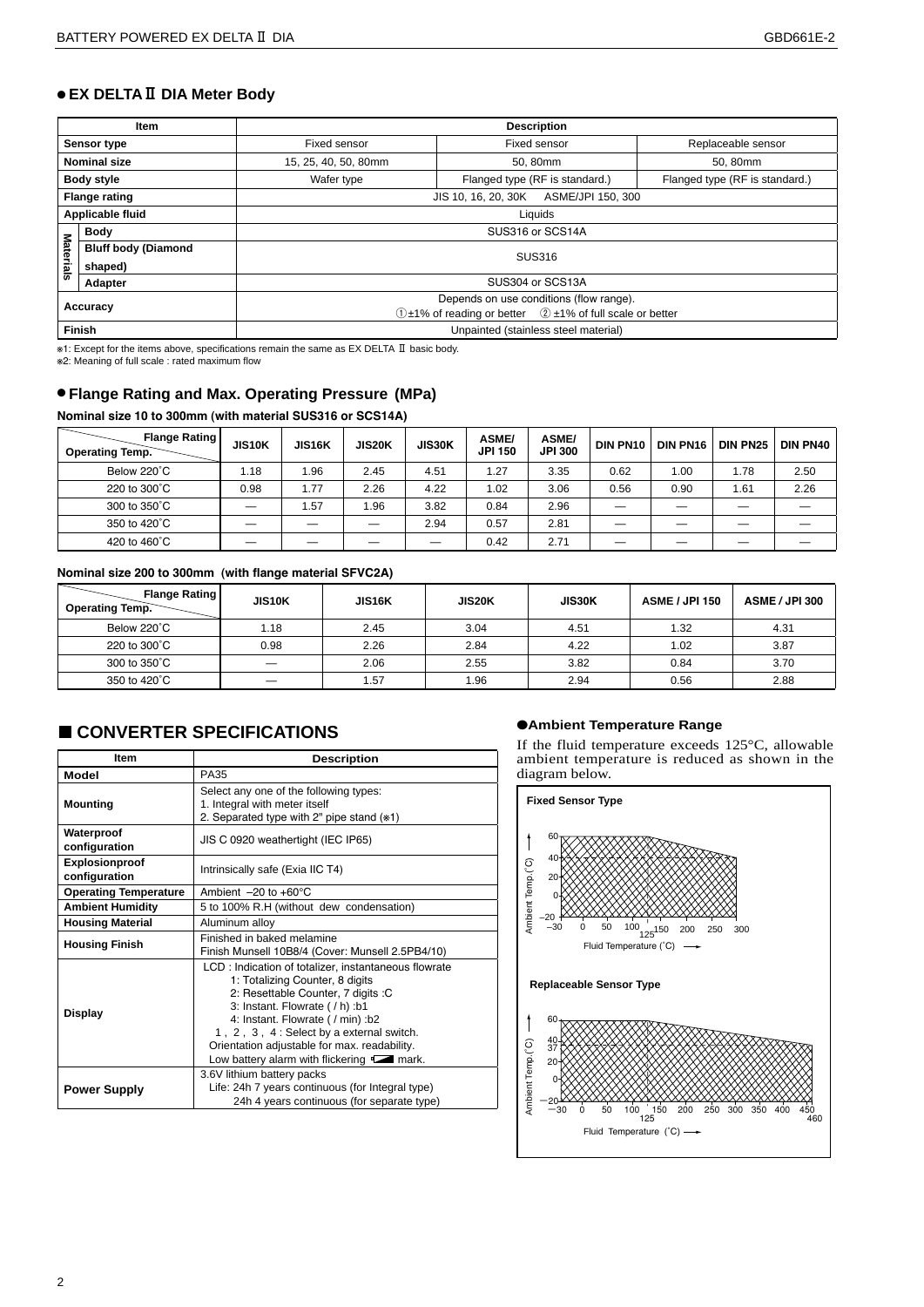# ■ **NOMINAL METER FACTOR** ● **EX DELTAⅡ**

| Appli-<br>cable<br><b>Fluids</b> | Nom. size<br>mm (inch) | <b>Max. Flowrate</b><br>m <sup>3</sup> /h | Nom. Meter<br>Factor<br>L/p     | Appli-<br>cable<br><b>Fluids</b> | Nom. size<br>mm (inch) | Max. Flowrate<br>m <sup>3</sup> /h | Nom. Meter<br>Factor<br>L/p |
|----------------------------------|------------------------|-------------------------------------------|---------------------------------|----------------------------------|------------------------|------------------------------------|-----------------------------|
|                                  | 10(3/8)                | 2.8                                       | 0.001714                        |                                  | 15(1/2)                | 33                                 | 0.005338                    |
| Liquids                          | 15(1/2)                | 6.0                                       | 0.005338                        |                                  | 25(1)                  | 130                                | 0.01613                     |
|                                  | 25(1)                  | 20                                        | 0.01613                         |                                  | $40(1\frac{1}{2})$     | 290                                | 0.04556                     |
|                                  | $40(1\frac{1}{2})$     | 48                                        | 0.04556                         |                                  | 50(2)                  | 490                                | 0.1001                      |
|                                  | 50(2)                  | 79                                        | 0.1001                          |                                  | 80(3)                  | 1380                               | 0.3328                      |
|                                  | 80(3)                  | 172                                       | 0.3328                          | Gases                            | 100(4)                 | 2370                               | 0.7567                      |
|                                  | 100(4)                 | 296                                       | 0.7567                          |                                  | 150(6)                 | 5160                               | 2.422                       |
|                                  | 150(6)                 | 645                                       | 2.422                           |                                  | 200(8)                 | 9100                               | 7.021                       |
|                                  | 200(8)                 | 1130                                      | 7.021                           |                                  | 250(10)                | 14000                              | 13.54                       |
|                                  | 250(10)                | 1750                                      | 13.54                           |                                  | 300(12)                | 20100                              | 23.24                       |
|                                  | 300(12)                | 2510                                      | 23.24                           |                                  |                        |                                    |                             |
|                                  |                        |                                           | ■ MODE SELECT PUSHBUTTON SWITCH |                                  |                        |                                    |                             |

# ● **EX DELTAⅡ DIA**

| Appli-<br>cable<br><b>Fluids</b> | Nom. size<br>mm (inch) | Max. Flowrate<br>$m^3/h$ | Nom. Meter<br>Factor<br>L/p |  |  |  |  |
|----------------------------------|------------------------|--------------------------|-----------------------------|--|--|--|--|
|                                  | 15(1/2)                | 6.0                      | 0.005168                    |  |  |  |  |
|                                  | 25(1)                  | 20                       | 0.01480                     |  |  |  |  |
| Liquids                          | 40(11/2)               | 48                       | 0.05500                     |  |  |  |  |
|                                  | 50(2)                  | 79                       | 0.1151                      |  |  |  |  |
|                                  | 80(3)                  | 172                      | 0.3946                      |  |  |  |  |



# ■ **EX DELTAⅡ DIA CONSTRUCTION and PRINCIPLE**

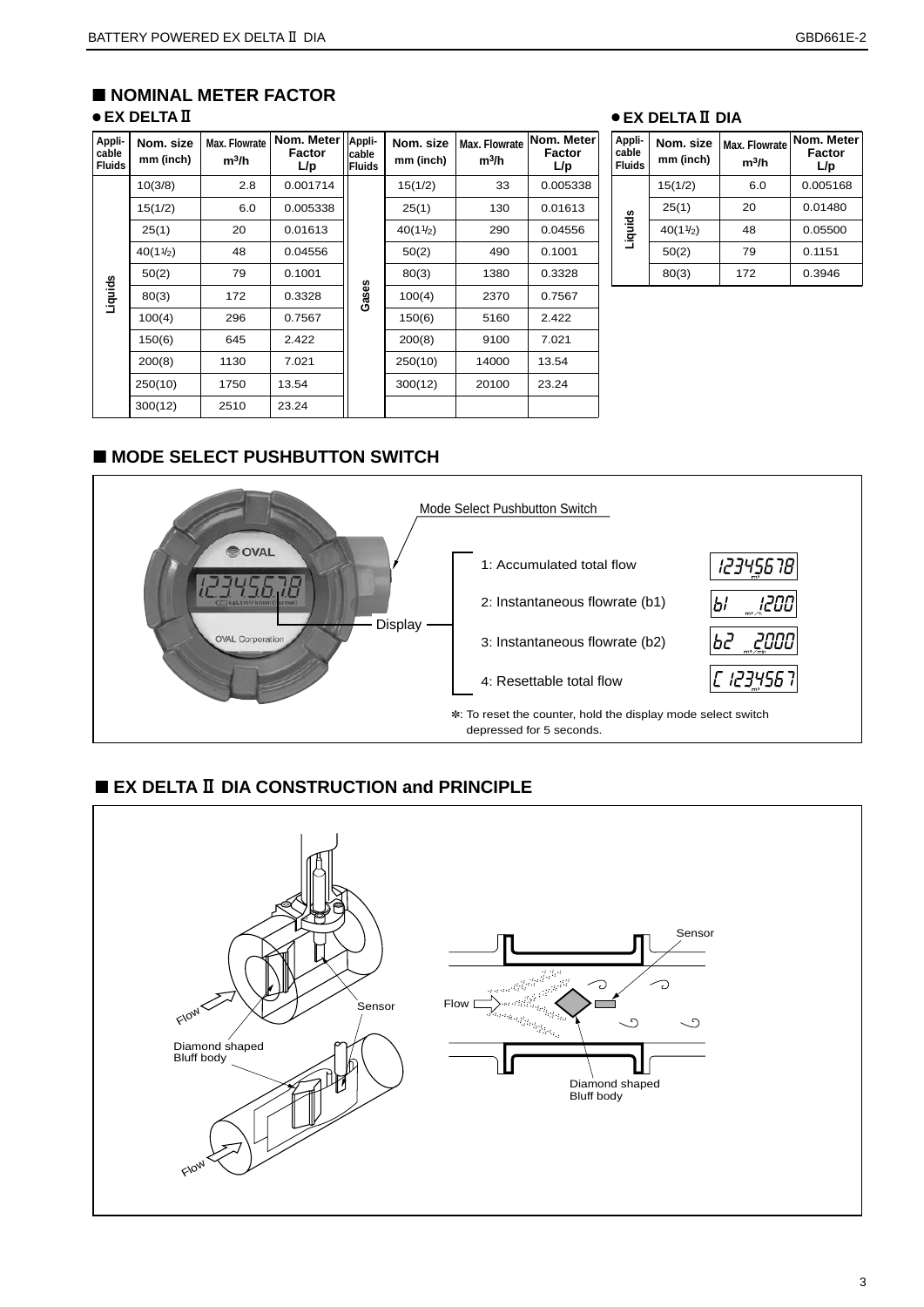Unit in m<sup>3</sup>/h

# ■ **FLOW RANGES**

## ●**Liquid Service**

Select the minimum flow rate from Table A (based on Sp. Gr.) or Table B (based on viscosity), whichever is greater.

### Table A (based on specific gravity): EX DELTA II

| Sp. Gr          |     | <b>Minimum flowrate</b> |     |     |     |     |     |     |           |  |  |  |  |
|-----------------|-----|-------------------------|-----|-----|-----|-----|-----|-----|-----------|--|--|--|--|
| Nominal size mm | 0.5 | 0.6                     | 0.7 | 0.8 | 0.9 | 1.0 | 1.1 | 1.2 | Max. Rate |  |  |  |  |
| 10              | 0.3 | 0.3                     | 0.3 | 0.2 | 0.2 | 0.2 | 0.2 | 0.2 | 2.8       |  |  |  |  |
| 15              | 0.4 | 0.4                     | 0.4 | 0.4 | 0.4 | 0.3 | 0.3 | 0.3 | 6         |  |  |  |  |
| 25              | 1.0 | 0.9                     | 0.9 | 0.8 | 0.8 | 0.7 | 0.7 | 0.7 | 20        |  |  |  |  |
| 40              | 1.7 | 1.6                     | 1.4 | 1.4 | 1.3 | 1.3 | 1.2 | 1.1 | 48        |  |  |  |  |
| 50              | 2.8 | 2.5                     | 2.3 | 2.2 | 2.1 | 2.0 | 1.9 | 1.8 | 79        |  |  |  |  |
| 80              | 6.0 | 5.5                     | 5.1 | 4.7 | 4.6 | 4.6 | 4.6 | 4.6 | 172       |  |  |  |  |
| 100             | 11  | 11                      | 11  | 11  | 11  | 11  | 11  | 11  | 296       |  |  |  |  |
| 150             | 33  | 33                      | 33  | 33  | 33  | 33  | 33  | 33  | 645       |  |  |  |  |
| 200             | 68  | 62                      | 57  | 54  | 51  | 48  | 46  | 44  | 1130      |  |  |  |  |
| 250             | 149 | 136                     | 126 | 118 | 111 | 106 | 101 | 96  | 1750      |  |  |  |  |
| 300             | 214 | 195                     | 181 | 169 | 159 | 151 | 144 | 138 | 2510      |  |  |  |  |

# **Table A (based on specific gravity): EX DELTA II DIA**

| Sp. Gr.             | <b>Minimum flowrate</b> |     |     |     |     |     |     |     |                 |  |  |  |
|---------------------|-------------------------|-----|-----|-----|-----|-----|-----|-----|-----------------|--|--|--|
| <b>Nominal size</b> | 0.5                     | 0.6 | 0.7 | 0.8 | 0.9 | 1.0 | . . | 1.2 | <b>Flowrate</b> |  |  |  |
| 15 (1/2)            | 0.6                     | 0.6 | 0.5 | 0.5 | 0.5 | 0.4 | 0.4 | 0.4 |                 |  |  |  |
| 25(1)               | 1.4                     | 1.3 | 1.2 | 1.1 | 1.1 | 1.0 | 1.0 | 0.9 | 20              |  |  |  |
| 40(1.1/2)           | 2.4                     | 2.2 | 2.0 | 1.9 | 1.8 | ۱.۱ | 1.6 | 1.5 | 48              |  |  |  |
| 50(2)               | 3.8                     | 3.5 | 3.2 | 3.0 | 2.9 | 2.7 | 2.6 | 2.5 | 79              |  |  |  |
| 80(3)               | 8.4                     | 7.6 | 7.1 | 6.6 | 6.2 | 5.9 | 5.  | 5.4 | 172             |  |  |  |

### **Table B (based on viscosity)**

Unit in  $m^3/h$ 

Unit in m<sup>3</sup>/h

Unit in  $m^3/h$ 

| <b>Size</b> | Viscosity mm <sup>2</sup> /s | <b>Minimum flowrate</b> |                |     |     |                 |     |                      |     |     |     |  |  |  |
|-------------|------------------------------|-------------------------|----------------|-----|-----|-----------------|-----|----------------------|-----|-----|-----|--|--|--|
| mm          | Accuracy                     | 1                       | $\overline{2}$ | 3   | 5   | 10 <sup>1</sup> | 15  | 20                   | 25  | 30  | 40  |  |  |  |
| 10          | $±$ 2% FS                    |                         | 0.3            | 0.4 | 0.6 | 1.1             |     |                      |     |     |     |  |  |  |
| 15          | $±$ 1% RD                    | 0.8                     | 1.6            | 2.4 | 3.9 |                 |     | Unmeasurable regions |     |     |     |  |  |  |
|             | $± 1\%$ FS                   | 0.4                     | 1.2            | 1.8 | 2.9 |                 |     |                      |     |     |     |  |  |  |
| 25          | $±$ 1% RD                    | 1.6                     | 3.1            | 4.6 | 7.6 | 16              |     |                      |     |     |     |  |  |  |
|             | $±$ 1% FS                    |                         |                |     | 1.8 | 5.9             | 11  | 15                   | 19  |     |     |  |  |  |
| 40          | $± 1%$ RD                    | 2.4                     | 4.7            | 7.0 | 12  | 24              | 35  |                      |     |     |     |  |  |  |
|             | $± 1\%$ FS                   |                         |                |     | 2.8 | 6.5             | 14  | 22                   | 29  | 35  |     |  |  |  |
| 50          | $± 1%$ RD                    | 3.0                     | 6.0            | 9.0 | 15  | 30              | 45  | 60                   |     |     |     |  |  |  |
|             | $± 1\%$ FS                   |                         |                |     | 3.6 | 7.1             | 15  | 24                   | 34  | 42  | 59  |  |  |  |
| 80          | $±$ 1% RD                    |                         | 8.9            | 14  | 23  | 45              | 67  | 89                   | 110 | 130 |     |  |  |  |
|             | $± 1\%$ FS                   |                         |                |     |     | 11              | 16  | 26                   | 38  | 53  | 82  |  |  |  |
| 100         | $± 1%$ RD                    |                         | 12             | 18  | 29  | 58              | 87  | 120                  | 150 | 180 | 230 |  |  |  |
|             | $±$ 1% FS                    |                         |                |     |     | 14              | 21  | 28                   | 45  | 55  | 96  |  |  |  |
| 150         | $± 1%$ RD                    |                         |                |     | 43  | 86              | 130 | 170                  | 220 | 260 | 340 |  |  |  |
|             | $± 1\%$ FS                   |                         |                |     |     |                 |     | 41                   | 51  | 61  | 100 |  |  |  |
| 200         | $± 1%$ RD                    |                         |                |     |     | 113             | 170 | 230                  | 280 | 340 | 450 |  |  |  |
|             | $± 1\%$ FS                   |                         |                |     |     |                 |     |                      | 68  | 81  | 110 |  |  |  |
| 250         | $± 1%$ RD                    |                         |                |     |     | 140             | 210 | 280                  | 350 | 420 | 560 |  |  |  |
|             | $± 1\%$ FS                   |                         |                |     |     |                 |     |                      |     |     | 140 |  |  |  |
|             | $± 1%$ RD                    |                         |                |     |     | 170             | 250 | 340                  | 420 | 500 | 680 |  |  |  |
| 300         | $± 1\%$ FS                   |                         |                |     |     |                 |     |                      |     | 180 | 230 |  |  |  |

• In the shadowed area<sup>[11]</sup>, determine on the basis of specific gravity (Table A).

● RD : Reading, FS : Full Scale

### ●**Minimum measurable flowrate (minimum detectable flowrate)**

#### $F$ **luid** (Visocsity 1mPa $\cdot$ s)

**Measurable flowrate Nominal size mm** 0.5 0.6 0.7 0.8 0.9 1.0 1.1 1.2<br>10 0.2 0.2 0.2 0.2 0.2 0.2 0.1 0.1 0.1 0.2 0.2 0.2 0.2 0.2 0.1 0.1 0.1 0.3 0.3 0.3 0.3 0.3 0.3 0.2 0.2 0.2 0.7 0.7 0.6 0.6 0.6 0.6 0.5 0.5 0.5 1.2 1.1 1.0 1.0 0.9 0.9 0.9 0.8 0.8 1.9 1.8 1.6 1.5 1.5 1.4 1.3 1.3  $\begin{array}{|c|c|c|c|c|c|} \hline \end{array}$  4.2  $\begin{array}{|c|c|c|c|} \hline \end{array}$  3.6  $\begin{array}{|c|c|c|c|} \hline \end{array}$  3.3  $\begin{array}{|c|c|c|c|} \hline \end{array}$  3.3  $\begin{array}{|c|c|c|c|} \hline \end{array}$  3.3  $\begin{array}{|c|c|c|c|} \hline \end{array}$  3.3 7.7 7.7 7.7 7.7 7.7 7.7 7.7 7.7 7.7 24 24 24 24 24 24 24 24 48 43 40 38 36 34 32 31 | 105 | 95 | 88 | 83 | 78 | 74 | 71 | 68 | 150 | 137 | 127 | 118 | 112 | 106 | 101 | 97 **Sp. Gr.**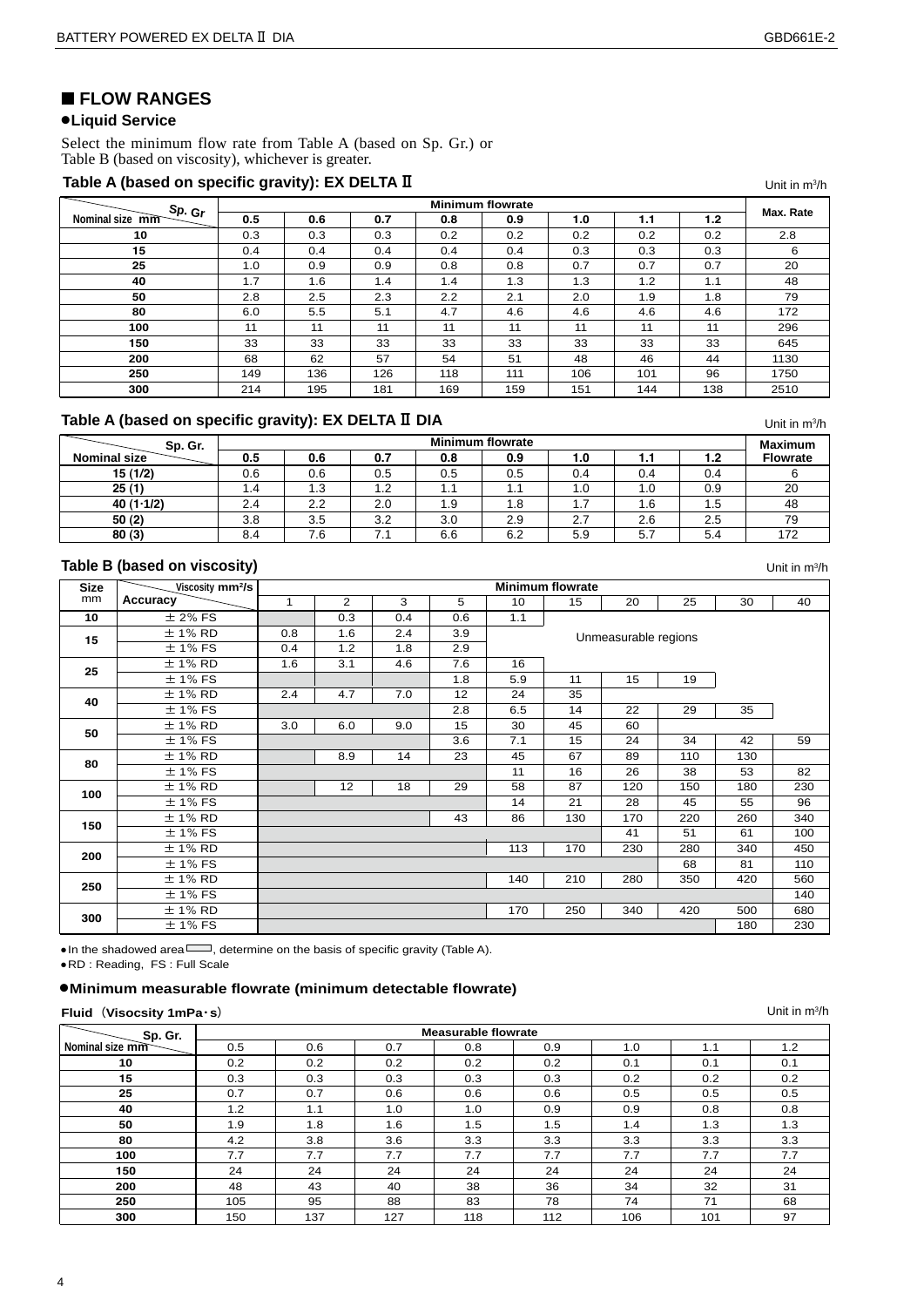# ●**Gas Service**

In this table, flow rates are specified in [actual] base. Therefore, in case of [normal] base, make sure to convert the flowrate to [actual] conditions and determine the flow range and the nominal diameter based on this table.

|       | <b>Size</b>   |                           |                          |                          |                          |                          |                          | Minimum flowrate (m <sup>3</sup> /h) |                  |                      |                          |                  |                          | Max. Flowrate             |  |
|-------|---------------|---------------------------|--------------------------|--------------------------|--------------------------|--------------------------|--------------------------|--------------------------------------|------------------|----------------------|--------------------------|------------------|--------------------------|---------------------------|--|
|       | mm            | Accuracy                  | Dens.kg/m <sup>3</sup>   | 0.38                     | 0.7                      | 1.2                      | 2.0                      | 3.6                                  | 6                | 11                   | 19                       | 34               | (60)                     | $(m^3/h)$                 |  |
|       | 15            | ±1% of Reading            |                          |                          |                          | $\overline{12}$          | 7.2                      | $\overline{4.0}$                     | $\overline{3.2}$ | $\overline{2.6}$     | $\overline{2.2}$         | $\overline{1.8}$ | 1.5                      | 33                        |  |
|       |               | ±1% of Full scale         |                          | $9.4\circ$               | 6.9 <sup>°</sup>         | 5.4 <sup>°</sup>         | 4.6                      | 3.8                                  | 3.2              | 2.6                  | 2.2                      | 1.8              | 1.5                      |                           |  |
|       | 25            | ±1% of Reading            |                          | 68                       | $\overline{37}$          | $\overline{22}$          | $\overline{13}$          | 10                                   | 8                | 7                    | 6                        | 5                | 4                        | 130                       |  |
|       |               | ±1% of Full scale         |                          | 23                       | 17                       | 13                       | $\overline{12}$          | $\overline{10}$                      | $\overline{8}$   | $\overline{7}$       | $\overline{6}$           | 5                | $\overline{4}$           |                           |  |
|       | 40            | ±1% of Reading            |                          | 110                      | 57                       | 33                       | 20                       | 16                                   | 13               | 11                   | 9                        | 8                | 6                        | 290                       |  |
|       |               | ±1% of Full scale         |                          | 39                       | $\overline{29}$          | $\overline{23}$          | 19                       | 16                                   | 13               | $\overline{11}$      | $\overline{9}$           | 8                | 6                        |                           |  |
| ڹؙٙ   | 50            | ±1% of Reading            |                          | 110                      | 73                       | 43                       | 31                       | 26                                   | 22               | 18                   | 15                       | 12               | 10                       | 490                       |  |
|       |               | ±1% of Full scale         |                          | 63                       | 46                       | $\overline{37}$          | 31                       | 26                                   | $\overline{22}$  | $\overline{18}$      | 15                       | 12               | 10                       |                           |  |
|       | 80            | ±1% of Reading            |                          | 200                      | 108                      | 80                       | 67                       | 56                                   | 47               | $\overline{38}$      | $\overline{32}$          | 26               | 22                       |                           |  |
| Table |               | ±1% of Full scale         |                          | 140                      | 101                      | 80                       | 67                       | 56                                   | 47               | 38                   | 32                       | 26               | $\overline{22}$          | 110(1380)                 |  |
|       | 100           | ±1% of Reading            |                          | 260                      | 174                      | 140                      | 115                      | 95                                   | 80               | 66                   | 55                       | 45               | 37                       |                           |  |
|       |               | ±1% of Full scale         |                          | 240                      | 174                      | 140                      | $\frac{115}{115}$        | $\overline{95}$                      | 80               | 66                   | $\overline{55}$          | 45               | $\overline{37}$          | 1850(2370)                |  |
|       | 150           | ±1% of Reading            |                          | 520                      | 380                      | 300                      | 260                      | 210                                  | 180              | 150                  | 120                      | 110              | 110                      | 4180(5160)                |  |
|       | 200           | ±1% of Reading            |                          | 900                      | 670                      | 520                      | 440                      | 370                                  | 310              | 250                  | 250                      | 250              | 250                      | 7000(9100)                |  |
|       | 250           | ±1% of Reading            |                          | 2000                     | 1470                     | 1120                     | 980                      | 800                                  | 680              | 560                  | 490                      | 490              | 490                      | 10500(14000)              |  |
|       | 300           | ±1% of Reading            |                          | 2900                     | 2100                     | 1600                     | 1400                     | 1150                                 | 970              | 840                  | 840                      | 840              | 840                      | 15000(20100)              |  |
|       | Gas           | (Viscosity $0.017$ mPs·s) |                          |                          |                          |                          |                          | <b>Minimum flow rate</b>             |                  | $\overline{(m^3/h)}$ |                          |                  |                          |                           |  |
|       | <b>Size</b>   | mm                        | Dens. kg/m3              | 0.38                     | 0.7                      | 1.2                      | $\overline{2}$           | $\overline{3.6}$                     | 6                | 11                   | $\overline{19}$          | $\overline{34}$  | 60                       |                           |  |
|       | 15<br>25      |                           |                          | 6.5                      | 4.8                      | $\overline{3.7}$         | $\overline{3.2}$         | 2.7                                  | $\overline{2.2}$ | 1.8                  | 1.5                      | $\overline{1.3}$ | 1.1                      |                           |  |
|       |               |                           |                          | 16                       | 12                       | 9.0                      | 7.8                      | 6.4                                  | 5.4              | 4.5                  | 3.7                      | 3.1              | 2.6                      |                           |  |
|       |               | 40                        | $\overline{27}$          | $\overline{20}$          | 16                       | 14                       | 11                       | 9.1                                  | 7.4              | 6.2                  | $\overline{5.1}$         | 4.3              |                          |                           |  |
|       |               | $\overline{50}$           |                          | 44                       | $\overline{33}$          | $\overline{25}$          | $\overline{22}$          | $\overline{18}$                      | 15               | $\overline{13}$      | $\overline{11}$          | 8.4              | 6.9                      |                           |  |
|       |               | 80                        |                          | 96                       | 71                       | 54                       | 47                       | $\overline{39}$                      | $\overline{33}$  | 27                   | 23                       | 19               | 16                       |                           |  |
|       |               | 100                       |                          | 165<br>359               | 122                      | 93                       | 81                       | 67                                   | 56               | 46                   | 39                       | 32               | 26                       |                           |  |
|       |               | 150                       |                          |                          | 265                      | 202                      | 176                      | 145                                  | 122              | 100                  | 83                       | 69               | 57                       |                           |  |
|       |               | 200                       |                          | 629                      | 464                      | 354                      | 308                      | 253                                  | 214              | 175                  | 146                      | 120              | 99                       |                           |  |
|       |               | 250                       |                          | 1400                     | 1030                     | 738                      | 681                      | 560                                  | 472              | 386                  | 322                      | 265              | 220                      |                           |  |
|       |               | $\overline{300}$          |                          | 2000                     | 1470                     | 1130                     | $\overline{976}$         | 803                                  | 677              | 553                  | 461                      | 380              | 315                      |                           |  |
|       |               | Type of Gas               | Dens. kg/Nm <sup>3</sup> |                          |                          |                          |                          | Gas pressure(MPa[gauge])at 20°C      |                  |                      |                          |                  |                          | Gas viscosity             |  |
|       | Acetylene     |                           | 1.175                    |                          |                          | 0                        | 0.08                     | 0.23                                 | 0.55             | 0.9                  | 1.65                     | 3                |                          | $0.00943$ (mPa $\cdot$ s) |  |
|       | Argon         |                           | 1.785                    |                          | $\overline{\phantom{0}}$ | $\overline{\phantom{0}}$ | 0.02                     | 0.12                                 | 0.26             | 0.55                 | 1.05                     | $\overline{2}$   | 3.6                      | 0.0209                    |  |
|       | Ammonia       |                           | 0.771                    | $\overline{\phantom{0}}$ | $\Omega$                 | 0.07                     | 0.21                     | 0.42                                 | 0.75             | 1.45                 | 2.55                     | 4.6              |                          | 0.0092                    |  |
|       |               | Carbon Monoxide           | 1.250                    | $\equiv$                 | $\overline{\phantom{0}}$ | 0                        | 0.07                     | 0.21                                 | 0.42             | 0.85                 | 1.55                     | 2.8              | $\qquad \qquad -$        | 0.0166                    |  |
|       | Ethane        |                           | 1.357                    |                          |                          | 0                        | 0.06                     | 0.18                                 | 0.37             | 0.8                  | 1.4                      | 2.6              |                          | 0.0085                    |  |
|       | Ethylene      |                           | 1.264                    |                          |                          | $\overline{0}$           | 0.07                     | 0.21                                 | 0.42             | 0.85                 | 1.55                     | $\overline{2.8}$ |                          | 0.0097                    |  |
| ؋ٟ    | Air           |                           | 1.293                    | —                        | $\overline{\phantom{0}}$ | $\overline{0}$           | 0.07                     | 0.20                                 | 0.4              | 0.85                 | 1.5                      | 2.7              | $\equiv$                 | 0.017                     |  |
|       | Oxygen        |                           | 1.429                    |                          |                          | 0                        | 0.05                     | 0.17                                 | 0.35             | 0.75                 | 1.35                     | 2.5              | 4.4                      | 0.0192                    |  |
| Table | Hydrogen      |                           | 0.0899                   | 0.35                     | 0.73                     | 1.33                     | 2.3                      | 4.2                                  | —                |                      | $\overline{\phantom{0}}$ |                  |                          | 0.0084                    |  |
|       |               | <b>Carbon Dioxide</b>     | 1.977                    |                          |                          |                          | 0.01                     | 0.1                                  | 0.23             | 0.5                  | 0.95                     | 1.7              | 3.3                      | 0.0138                    |  |
|       | Nitrogen      |                           | 1.251                    |                          | $\overline{\phantom{0}}$ | $\overline{\phantom{0}}$ | 0.07                     | 0.21                                 | 0.42             | 0.85                 | 1.55                     | 2.8              | $\overline{\phantom{m}}$ | 0.0166                    |  |
|       | City Gas      |                           | 0.802                    | —                        | $\mathbf 0$              | 0.06                     | 0.17                     | 0.38                                 | 0.7              | 1.4                  | 2.45                     | 4.5              | $\overline{\phantom{0}}$ | 0.01                      |  |
|       |               | <b>Natural Gas</b>        | 0.828                    | $\equiv$                 | 0                        | 0.06                     | 0.16                     | 0.37                                 | 0.68             | 1.35                 | 2.4                      | 4.3              | $\qquad \qquad$          | 0.0107                    |  |
|       | Freon-12      |                           | 5.533                    |                          | $\overline{\phantom{0}}$ | $\equiv$                 | $\overline{\phantom{0}}$ | $\mathbf 0$                          | 0.02             | 0.12                 | 0.27                     | 0.56             | 1.1                      | 0.0127                    |  |
|       | Propane       |                           | 2.020                    | —                        | $\overline{\phantom{0}}$ | $\equiv$                 | 0.01                     | 0.09                                 | 0.22             | 0.49                 | 0.9                      | 1.7              | 3.2                      | 0.0075                    |  |
|       | <b>Butane</b> |                           | 2.703                    | —                        | $\overline{\phantom{0}}$ | —                        | $\mathbf 0$              | 0.04                                 | 0.14             | 0.34                 | 0.65                     | 1.2              | 2.4                      | 0.0069                    |  |
|       | Methane       |                           | 0.717                    |                          | $\mathbf 0$              | 0.08                     | 0.2                      | 0.44                                 | 0.8              | 1.55                 | 2.8                      |                  |                          | 0.0103                    |  |

Note: In nominal size 15mm, figures marked ◎ indicate ±2% of Full scale. Figures in brackets ( ) is the max. rate at accuracy ±1.5% of readings. Accuracy of 10mm in nom. size is ±2% or better with respect to the max. rated flowrate.

#### **How to Determine the Minimum Flowrate**

Find a value nearest (lower side) to the applicable gas pressure in Table D, follow the same column upwards and find a value intersecting the desired nominal size in Table C for the minimum flow rate. If it is desired to determine the minimum flow rate more accurately, calculate it as follows:

#### **EXAMPLE 1**

Find the minimum flowrate where : Fluid:Air, Temperature:20℃ , Pressure:0.5MPa (gauge) and nominal size: 80mm.

SOLUTION:Minimum flowrate at 0.4MPa and 0.85MPa of air with respect to nominal diameter 80mm in Table D are 47m3/h and 38m3/h, respectively, from Table C. The minimum flow rate at 0.5MPa is therefore determined in proportion to as follows:

$$
Qmin = 38 + \frac{0.85 - 0.5}{0.85 - 0.4} \times (47 - 38) \approx 45 \text{ m}^3/\text{h}
$$

It can also be determined by calculating the actual density. Actual density of air  $\rho$  at 20°C at 0.5MPa is

$$
\rho = 1.293 \times \frac{273.15}{273.15 + 20} \times \frac{0.1013 + 0.5}{0.1013} = 7.04 \text{kg/m}^3
$$

From Table C, the minimum flow rate at a density of 6 and nominal size 80mm is 47m3/h; at a density of 11 is 38m3/h. The minimum flowrate at a density of 7.04 therefore can be found in proportion to as follows:

$$
Qmin = 38 + \frac{11 - 7.04}{11 - 6} \times (47 - 38) \doteq 45 \text{m}^3/\text{h}
$$

#### **EXAMPLE 2**

Find the minimum flowrate and applicable nominal size where : Fluid : Carbon dioxide, Temperature: 5 to 30℃ , Pressure 0.8 to 1.5MPa, Max. flow rate:1800m3/h(normal)

SOLUTION:First,we find the actual max. flowrate and determine the nominal diameter. If there is some latitude in temperature and pressure, the maximum flow rate should be calculated on the basis of the high end in temperature and the low end in pressure. The actual maximum flow rate is therefore computed as follows:

$$
QMax. = 1800 \times \frac{273.15 + 30}{273.15} \times \frac{0.1013}{0.1013 + 0.8} = 228m^{3}/h
$$

It follows that the nominal size is 40mm and the minimum flow rate is based on the low end in temperature and the high end in pressure. From Tables D and C, the minimum flow rate at 40mm size and 0.95MPa pressure is 9m3/h, at 1.7MPa, it is 8m3/h. We then obtain the minimum flow rate in proportional way as:

$$
Qmin = 8 + \frac{1.7 - 1.5}{1.7 - 0.95} \times (9 - 8) \doteq 8.3 \text{m}^3/\text{h}
$$

NOTE:In cases where obtained results of calculation are figures WOTE: with decimal places, round off fraction below the decimal point in the maximum flow rate, or round out fractions to a round number in the minimum flow rate.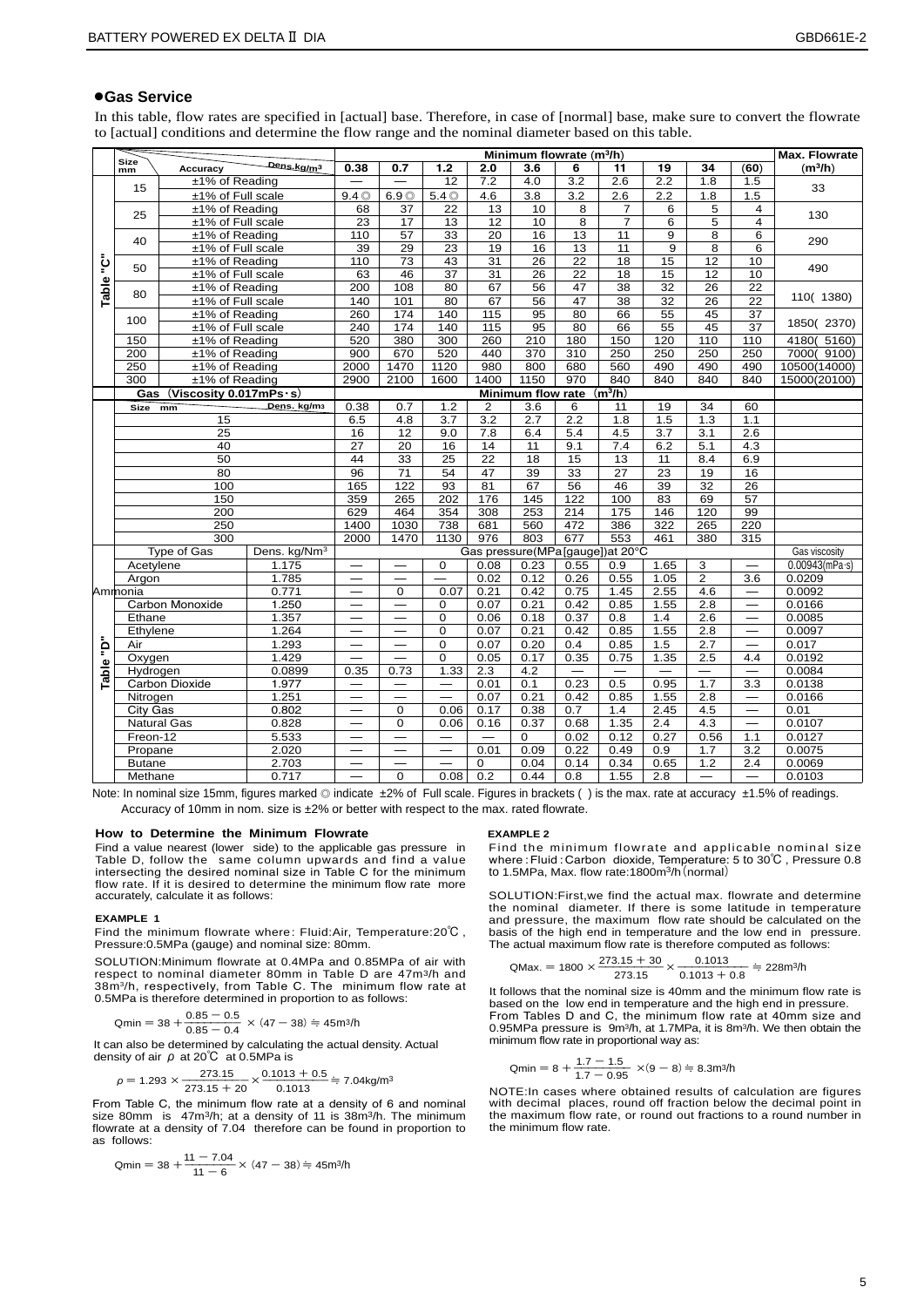### ● **Saturated Steam Service**

|                  | $\overline{Unit}:$ kg/h |      |      |          |              |      |             | Unit: $t/h$ |             |      |      |              |                     |      |              |      |             |      |                    |                 |
|------------------|-------------------------|------|------|----------|--------------|------|-------------|-------------|-------------|------|------|--------------|---------------------|------|--------------|------|-------------|------|--------------------|-----------------|
| Pressure         | 15mm $(1/2n)$           |      |      | 25mm(1") | 40mm (11/2") |      | 50mm (2")   |             | 80mm $(3")$ |      |      | 100mm $(4")$ | 150mm $(6")$        |      | 200mm $(8")$ |      | 250mm (10") |      | 300mm (12")        |                 |
| <b>MPaG</b>      | Min.                    | Max. | Min. | Max.     | Min.         | Max. | Min.        | Max.        | Min.        | Max. | Min. | Max.         | Min.                | Max. | Min.         | Max. | Min.        | Max. | Min.               | Max.            |
|                  | 10.3                    |      | 18.8 |          | 29.1         |      | 37.2        |             | 0.08        | 0.95 | 0.14 | 1.6          | 0.3                 | 3.63 | 0.52         | 6.08 | 1.15        | 9.13 | 1.64               | 13              |
| 0.05             | 5.32                    | 28.6 | 13.1 | 113      | 22           | 252  | 35.9        | 426         |             |      |      |              |                     |      |              |      |             |      |                    |                 |
|                  | 3.73                    |      | 9.15 |          | 15.4         |      | 25.2        |             | 0.06        | 1.2  | 0.1  | 2.06         | 0.21                | 4.48 | 0.37         | 7.91 | 0.8         | 12.1 | 1.15               | 17.4            |
|                  | 10.6                    |      | 19.4 |          | 30           |      | 41          |             |             | 1.24 |      | 2.1          |                     | 4.74 |              | 7.95 |             | 11.9 |                    | 17              |
| 0.1              | 6.08                    | 37.4 | 15   | 147      | 25.1         | 329  |             | 556         | 0.1         |      | 0.16 |              | 0.34                |      | 0.59         |      | 1.31        |      | 1.88               |                 |
|                  | 4.26                    |      | 10.5 |          | 17.6         |      | 28.7        |             | 0.07        | 1.56 | 0.11 | 2.69         | 0.24                | 5.86 | 0.42         | 10.3 | 0.914       | 15.9 | 1.32               | 22.8            |
|                  | 11                      |      | 20.2 |          |              |      |             |             |             | 1.82 |      | 3.06         |                     | 6.92 |              | 11.6 |             | 17.4 |                    | 24.8            |
| 0.2              | 7.99                    | 54.7 | 19.7 | 215      | 33           | 480  | 53.9        | 812         | 0.12        |      | 0.21 |              | 0.45                |      | 0.78         |      | 1.72        |      | 2.46               |                 |
|                  | 5.6                     |      | 13.8 |          | 23.1         |      | 37.8        |             | 0.09        | 2.28 | 0.15 | 3.92         | 0.31                | 8.55 | 0.55         | 15   | 1.21        | 23.2 | 1.73               | 33.3            |
|                  | 11.4                    |      |      |          |              |      |             |             |             | 2.38 |      | 4.01         |                     | 9.06 |              | 15.1 |             | 22.7 |                    | 32.5            |
| 0.3              | 9.56                    | 71.5 | 23.5 | 282      | 39.4         | 629  | 64.5        | 1060        | 0.15        |      | 0.25 |              | 0.53                |      | 0.93         |      | 2.06        |      | 2.95               |                 |
|                  | 6.7                     |      | 16.5 |          | 27.6         |      | 45.2        |             | 0.1         | 2.99 | 0.18 | 5.14         | 0.38                | 11.1 | 0.65         | 19.7 | 1.44        | 30.3 | 2.07               | 43.6            |
|                  | 11.7                    |      |      |          |              |      |             |             |             | 2.94 |      | 4.94         |                     | 11.1 |              | 18.7 |             | 28   |                    | 40.1            |
| 0.4              | 11                      | 88.2 | 27   | 347      | 45.3         | 775  | 74.2        | 1310        | 0.17        |      | 0.28 |              | 0.61                |      | 1.07         |      | 2.37        |      | 3.39               |                 |
|                  | 7.7                     |      | 18.9 |          | 31.8         |      | 51.9        |             | 0.12        | 3.69 | 0.2  | 6.33         | 0.43                | 13.8 | 0.75         | 24.3 | 1.66        | 37.4 | 2.37               | 53.7            |
|                  |                         |      |      |          |              |      |             |             |             | 3.49 |      | 5.87         |                     | 13.2 |              | 22.2 |             | 33.3 |                    | 47.6            |
| 0.5              | 12.4                    | 104  | 30.3 | 412      | 50.8         | 920  | 83.2        | 1550        | 0.19        |      | 0.32 |              | 0.69                |      | 1.2          |      | 2.65        |      | 3.8                |                 |
|                  | 8.63<br>21.2            |      | 35.6 |          | 58.2         |      | 0.13        | 4.38        | 0.22        | 7.52 | 0.48 | 16.3         | 0.84                | 28.8 | 1.86         | 44.4 | 2.66        | 63.8 |                    |                 |
|                  |                         |      |      |          |              |      |             |             |             | 4.04 |      | 6.79         |                     | 15.3 |              | 25.7 |             | 38.5 |                    | 55              |
| 0.6              | 13.6                    | 121  | 33.4 | 477      | 56           | 1060 | 91.6        | 1790        | 0.21        |      | 0.35 |              | 0.76                |      | 1.32         |      | 2.92        |      | 4.19               |                 |
|                  | 9.51                    |      | 23.4 |          | 39.2         |      | 64.1        |             | 0.15        | 5.06 | 0.25 | 8.7          | 0.53                | 18.9 | 0.93         | 33.4 | 2.05        | 51.4 | 2.93               | 73.8            |
|                  |                         |      |      |          |              |      |             |             |             | 5.12 |      | 8.62         |                     | 19.4 |              | 32.6 |             | 48.9 |                    | 69.9            |
| 0.8              | 16                      | 153  | 39.1 | 605      | 65.6         | 1350 | 108<br>2280 | 0.24        |             | 0.41 |      | 0.89         |                     | 1.55 |              | 3.42 |             | 4.91 |                    |                 |
|                  | 11.2                    |      | 27.4 |          | 46           |      | 75.2        |             | 0.17        | 6.43 | 0.29 | 11           | 0.62                | 24   | 1.09         | 42.4 | 2.4         | 65.2 | 3.44               | 93.6            |
|                  |                         |      |      |          |              |      |             |             |             | 6.2  |      | 10.4         |                     | 23.5 |              | 39.4 |             | 59.2 |                    | 84.6            |
| $\mathbf 1$      | 18.1                    | 186  | 44.4 | 733      | 74.6         | 1630 | 122         | 2760        | 0.27        |      | 0.46 |              | 1.01                |      | 1.76         |      | 3.89        |      | 5.57               |                 |
|                  | 12.7                    |      | 31.1 |          | 52.2         |      | 85.4        |             | 0.19        | 7.78 | 0.33 | 13.3         | 0.71                | 29.1 | 1.23         | 51.3 | 2.72        | 78.9 | 3.9                | 113             |
|                  |                         |      |      |          |              |      |             |             |             | 8.89 |      | 14.9         |                     | 33.8 |              | 56.6 |             | 84.9 |                    | 121             |
| 1.5              | 23                      | 266  | 56.5 | 1050     | 94.8         | 2340 | 155         | 3960        | 0.35        |      | 0.59 |              | 1.28                |      | 2.24         |      | 4.94        |      | 7.08               |                 |
|                  | 16.1                    |      | 39.5 |          | 66.4         |      | 109         |             | 0.24        | 11.1 | 0.41 | 19.1         | 0.9                 | 41.7 | 1.57         | 73.6 | 3.46        | 113  | 4.96               | 162             |
|                  |                         |      |      |          |              |      |             |             |             | 11.5 |      | 19.4         |                     | 44   |              | 73.7 |             | 110  |                    | 158             |
| $\boldsymbol{2}$ | 27.5                    | 347  | 67.4 | 1370     | 114          | 3050 | 185         | 5160        | 0.41        |      | 0.7  |              | 1.52                |      | 2.67         |      | 5.89        |      | 8.83               |                 |
|                  | 19.2                    |      | 47.2 |          | 79.2         |      | 130         |             | 0.29        | 14.5 | 0.49 | 24.9         | 1.07                | 54.3 | 1.87         | 95.9 | 4.13        | 147  | 6.18               | 211             |
|                  |                         |      |      |          |              |      |             |             |             | 14.3 |      | 24           |                     | 54.3 |              | 91   |             | 136  |                    | 195             |
| 2.5              | 31.6                    | 429  | 77.5 | 1690     | 131          | 3770 | 213         | 6370        | 0.47        |      | 0.81 |              | 1.75                |      | 3.3          |      | 6.78        |      | 10.9               |                 |
|                  | 22.1                    |      | 54.3 |          | 91.1         |      | 149         |             | 0.33        | 17.9 | 0.57 | 30.8         | 1.23                | 67.1 | 2.31         | 118  | 4.75        | 182  | 7.63               | 261             |
|                  |                         |      |      |          |              |      |             |             |             | 17   |      | 28.6         |                     | 64.8 |              | 108  |             | 162  |                    | $\frac{1}{232}$ |
| 3                | 35.5                    | 511  | 87.1 | 2010     | 147          | 4490 | 240         | 7590        | 0.53        |      | 0.91 |              | 1.97                |      | 3.93         |      | 7.62        |      | 13                 |                 |
|                  | 24.9                    |      | 61   |          | 103          |      | 168         |             | 0.37        | 21.4 | 0.64 | 36.7         | 1.38                | 80   | 2.75         | 141  | 5.34        | 217  | 9.09               | 311             |
|                  |                         |      |      |          |              |      |             |             |             | 22.6 |      | 38.1         |                     | 86.1 |              | 144  |             | 216  |                    | 309             |
| 4                | 42.9                    | 680  | 106  | 2670     | 177          | 5970 | 290         | 10100       | 0.64        |      | 1.09 |              | 2.38                |      | 5.22         |      | 10.1        |      | 17.3               |                 |
|                  | 30.1                    |      | 73.7 |          | 124          |      | 203         |             | 0.45        | 28.4 | 0.77 | 48.8         | 1.67                | 106  | 3.66         | 187  | 70.3        | 288  | 12.1               | 414             |
|                  |                         |      |      |          |              |      |             |             |             | 28.4 |      | 47.9         |                     | 108  |              | 181  |             | 271  |                    | 388             |
|                  | 50                      | 854  | 123  | 3360     | 206          | 7500 | 337         | 12600       | 0.74        |      | 1.27 |              | 2.83                |      | 6.56         |      | 12.7        |      | 21.7               |                 |
| 5                | 35                      |      | 85.8 |          | 145          |      | 236         |             | 0.52        | 35.7 | 0.89 |              | $61.3$   1.98   133 |      | 4.59         | 235  | 8.83        |      | $362$   15.2   520 |                 |

# ● **Explanation of tables**



#### **Less than 50mm**



#### **More than 80mm**

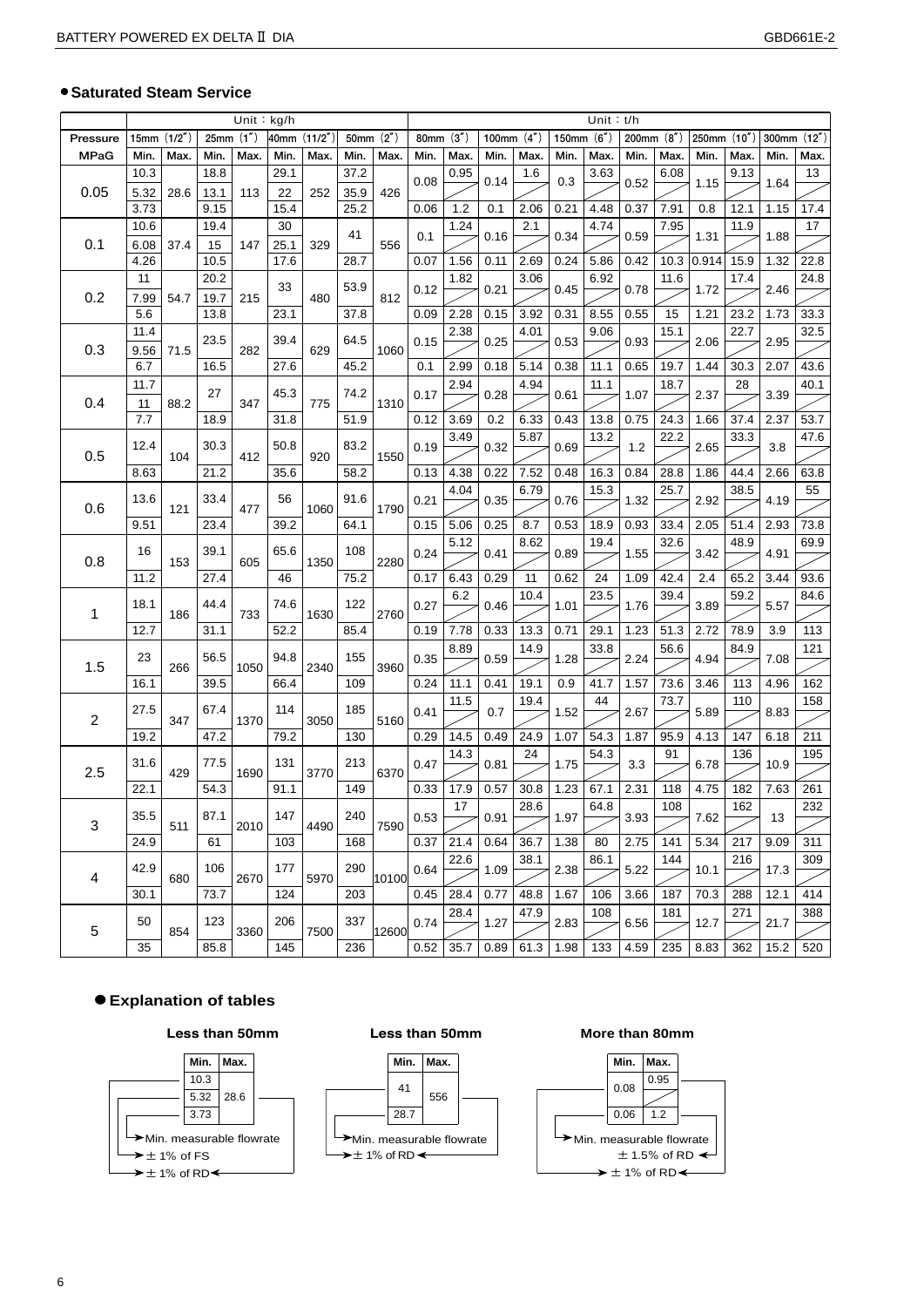# ● **Superheated Steam Service**

The superheated steam flow range is determined by first finding the correction factors "a" and "b" for the min. rate and<br>max. rate, respectively, from the curves below and then multiplying the applicable nominal size and p the saturated steam flow range table by these correction factors.



EXAMPLE : Find the flow range of superheated steam where Nominal size : 50mm, Pressure : 1MPa (gauge) and Temperature 250°C. SOLUTION : From the curves, correction factors are : a= 0.890, b= 0.840. So we obtain

Min. flowrate  $Qmin = 0.890 \times 122 = 109kg/h$ 

Max. flowrate  $Qmax = 0.840 \times 2760 = 2320$ kg/h

IMPORTANT: 1. In applications where flowrate momentarily exceeds the max. rate, hold that peak value within 1.6 times the max. rating.

2. In a ±1% of full scale specification, if the flow range is  $\frac{\text{Full scale flow rate}}{\text{Min. flowrate}} < 4$ , then a ± 2% of full scale is applied.



# ■ **PRESSURE LOSSES**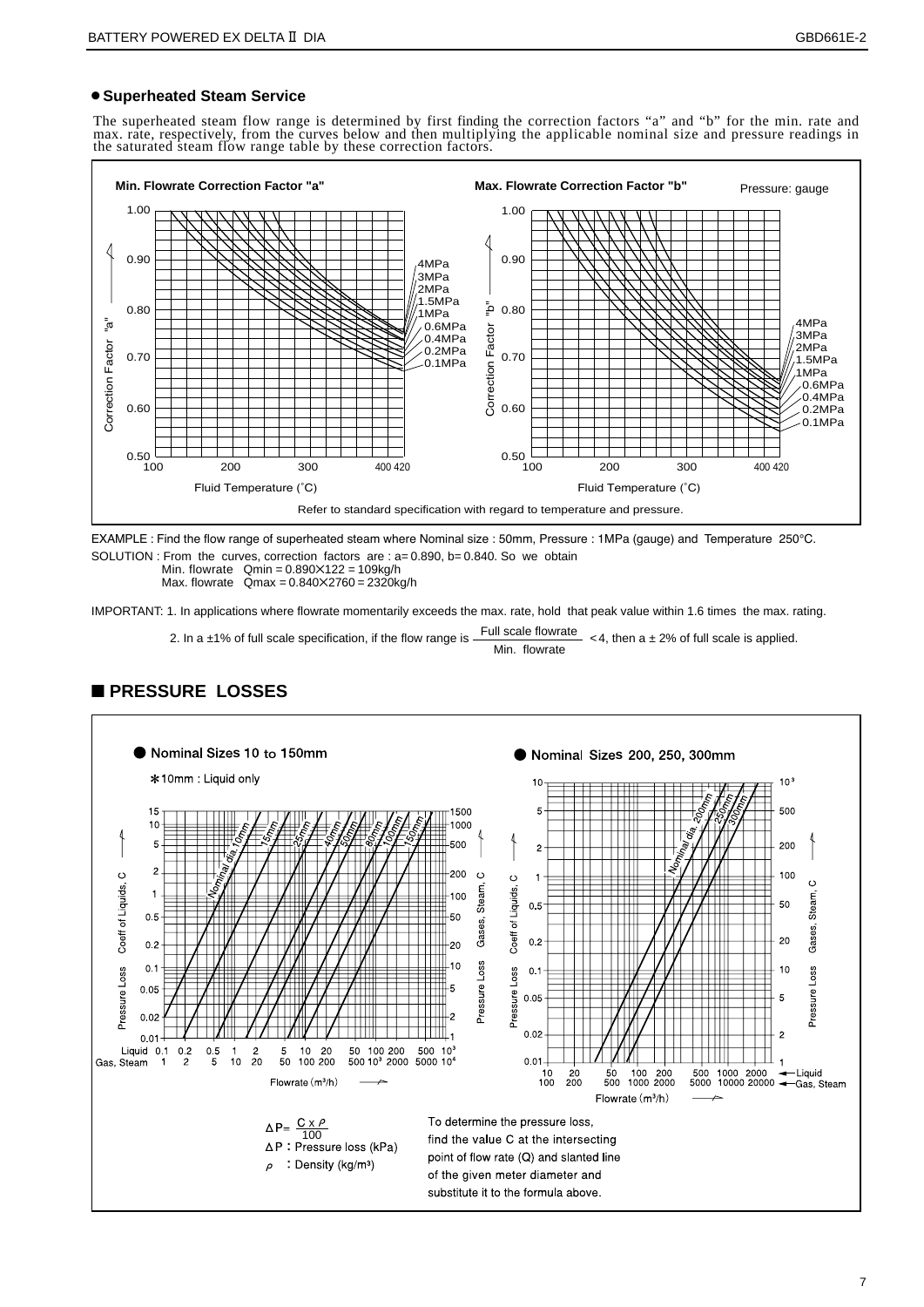# ■ **INDICATED TOTAL UNITS OF MEASURE**

The total flow reads in the same unit of measure as the flow unit. Example  $\colon$  If it reade in "m<sup>3</sup>/h", the total flow reads in "m<sup>3</sup>/h".

# ■ **TOTAL UNITS RESOLUTION** ●**EX DELTAⅡ**

#### ●**Liquid service**

| Nominal size(mm) | Reads in $m3$ |
|------------------|---------------|
| 10               |               |
| 15               | 0.01          |
| 25               |               |
| 40               |               |
| 50               | 0.1           |
| 80               |               |
| 100              |               |
| 150              |               |
| 200              |               |
| 250              |               |
| 300              |               |

#### ●**Gas service**

| Nominal size(mm) | Reads in $m3$ |
|------------------|---------------|
| 15               | 0.01          |
| 25               | 0.1           |
| 40               |               |
| 50               |               |
| 80               |               |
| 100              |               |
| 150              |               |
| 200              | 10            |
| 250              |               |
| 300              |               |

### ●**EX DELTAⅡ DIA**

#### ●**Liquid service**

| Nominal size(mm) | Reads in $m3$ |
|------------------|---------------|
| 15               | 0.01          |
| 25               |               |
|                  |               |
| 50               | O 1           |
|                  |               |

# ■ **SCALED PULSE UNITS FOR FIXED CONVERSION**

When it is required that a volume flowrate (flowrate in terms of volume) be reduced to the equivalent flowrate under standard conditions (normal flowrate) or to the mass flowrate in a fixed conversion by multiplying a conversion factor, the scaled pulse unit is determined by the unit selector graphs given below.

※:Fixed conversion is done at certain conditions, i.e. pressure, temperature and density. Therefore, some error may occur when your service condition is different from the preset value.

#### ● **Case 1**

1. "Conversion factor" is calculated by the following equation:

Conversion factor=  $\frac{273.15}{T+273.15} \times \frac{P+0.1013}{0.1013} \times \frac{Z_0}{Z}$  (Except where significant influence is anticipated, it is assumed that  $Z_0/Z=1.$ ) where T=Operating temp.(°C)

P=Operating press.(MPa[gauge])

Z<sub>0</sub>=Compressibility coefficient under standard conditions.





| Case | <b>Fluid Type</b>             | <b>Type of Conversion</b>                                 | Reference   |
|------|-------------------------------|-----------------------------------------------------------|-------------|
|      | Gases                         | Conversion under standard<br>conditions (normal flowrate) | Tables A, B |
| 2    | Saturated steam               | Conversion to mass flowrate                               | Tables C, D |
| 3    | Gases, super-<br>heated steam | Conversion to mass flowrate                               | Tables E, F |
|      | Liauids                       | Conversion to mass flowrate                               | Tables G, H |

Z=Compressibility coefficient under operating conditions.

2. Follow your way to the right in the nominal bore size column of the given meter in Table A and find the segment number (①,②,etc.) that agrees with the conversion factor you have

just computed. Example: Nom. size 50mm,  $0.999 \leq 3 < 9.99$ 

3. In Table B, find the scaled pulse unit relative to the segment number.

| Segment No. | Reads: $m^3$ [normal] |  |  |  |
|-------------|-----------------------|--|--|--|
|             | 0.01                  |  |  |  |
| 2           | 0.01                  |  |  |  |
| 3           | 0.1                   |  |  |  |
|             |                       |  |  |  |
| 5           | 10                    |  |  |  |
| 6           | 100                   |  |  |  |
|             | 1000                  |  |  |  |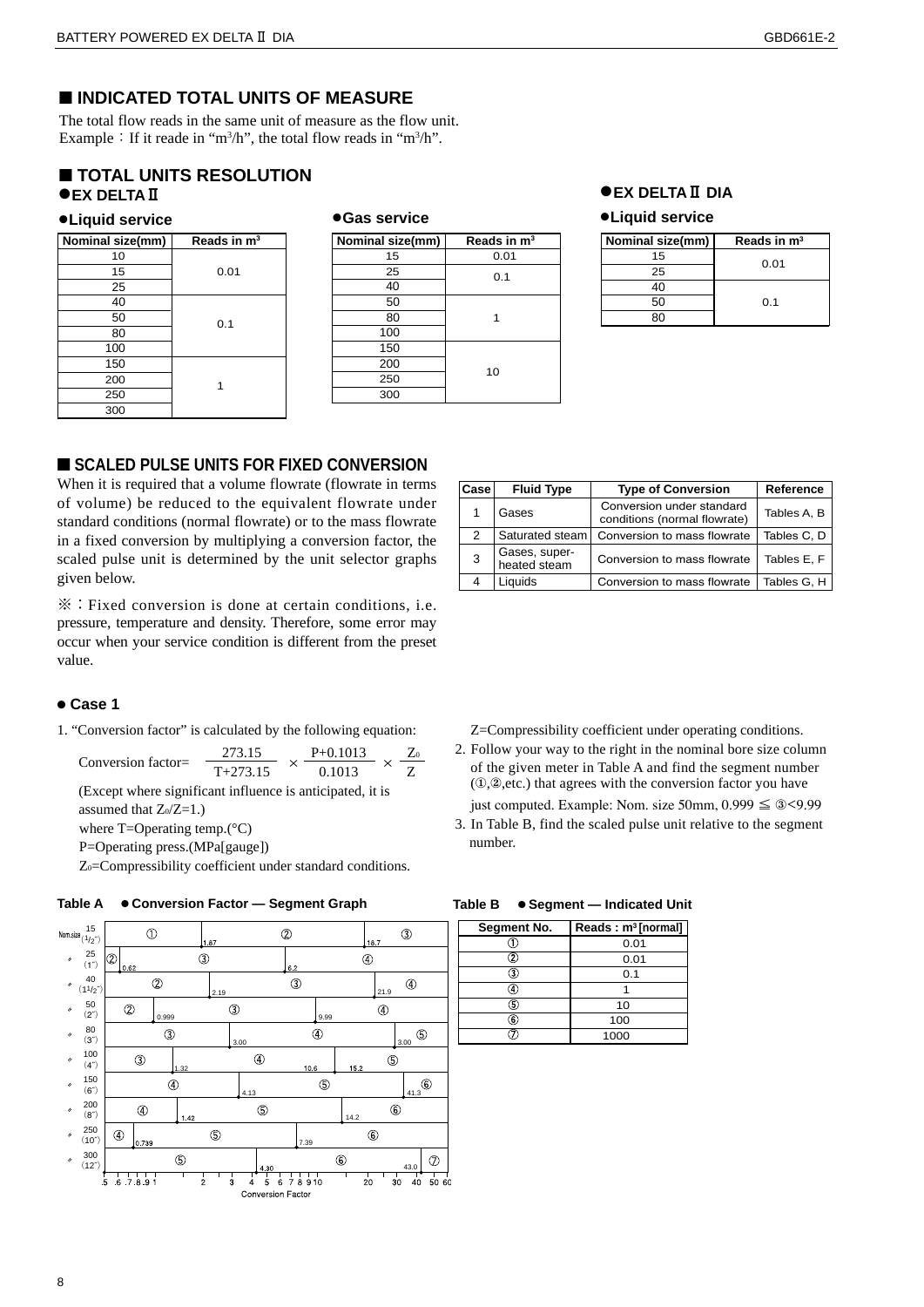# ● **Case 2**

1. Follow your way to the right in the nominal size column of the given meter in Table C and find the segment number  $(1, 2)$ , etc.) that agrees with the saturated steam pressure.



#### **Table C** ● **Pressure** (**Gase Pressure**)— **Segment Graph**

### ● **Case 3**

1. Follow your way to the right in the nominal size column of the given meter in Table E and find the segment Number  $(0, 2)$ , etc.) that agrees with the density when in use.

 $\frac{15}{(1/2^2)}$  $\circled{2}$  $\circled{3}$  $\circledcirc$ 1.87 18.7  $^{25}$  (1")  $\circled{3}$  $\circledA$ Θ 0.62 6.2  $\hat{z}$  $^{40}$ <br>(11/<sub>2</sub><sup> $\circ$ </sup>)  $\circled{3}$ r  $\circledcirc$ 2.19 21.9 50 (2˝)  $\circled{2}$  $\circled{3}$  $\circledA$  $\overline{a}$ o.<br>999 9.99  $\overline{a}$  $80$ <br> $(3")$  $\overline{3}$  $\circledS$  $\circledA$ 3.00 30.0 100 (4˝) ,  $\circled{3}$  $\circledcirc$  $\circledS$ 1.32 13.2 150 (6˝)  $\circledA$  $\circledS$  $\overline{a}$ 4.13 41.3 200  $\circledS$  $\overline{a}$  $\circledast$  $\overline{R}$ 1.42 14.2 250  $\overline{\phantom{a}}$  $\overline{a}$  $\circledS$  $\circledast$  $(10^{-10})$ 0.739 7.39 300  $\circledS$  $\circledast$  $\circledR$  $(12)$ 4.30  $40.5060$ .5 .6 .7 .8 .9 1 2 3 4 5 6 7 8 9 10 20 30 40 50 60 Density [kg/m<sup>3</sup>]

# **Table E** ● **Density** — **Segment Graph**

#### ● **Case 4**

1. Follow your way to the right in the nominal size column of the given meter in Table G and find the segment Number  $(0, 2)$ , etc.) that agrees with the density when in use.

#### **Table G** ● **Specific Gravity** — **Segment Graph** ● **EX DELTA**Ⅱ



# ● **EX DELTA**Ⅱ **DIA**



segment number.

# **Table H**  ● **Segment — Indicated Unit**

| Segment No. | Reads: kg |  |  |
|-------------|-----------|--|--|
|             | $0.1 (*)$ |  |  |
|             |           |  |  |
| з           | 10        |  |  |
|             | 100       |  |  |
|             | 1000      |  |  |

In case of "Unit of display: t", "0.001t" is given as the minimum value.

2. In Table D, find the scaled pulse unit relative to the segment number.

**Table D** ● **Segment** — **Indicated Unit**

| Segment No. | Reads: kg     |
|-------------|---------------|
|             | $0.01$ ( $*)$ |
| $^{2}$      | $0.01$ (*)    |
| 3           | $0.1$ (*)     |
|             |               |
| 5.          | 10            |
| ĥ           | 100           |

In case of "Unit of display: t", "0.001t" is given as the minimum value.

2. In Table E, find the scaled pulse unit relative to the segment number.

## **Table F** ● **Segment — Indicated Unit**

| Segment No. | Reads: kg         |
|-------------|-------------------|
|             | $0.01$ (*)        |
|             | $0.01$ (*)        |
| 3           | $(\times)$<br>0.1 |
|             |                   |
| 5           | 10                |
|             | 100               |

In case of "Unit of display: t", "0.001t" is given as the minimum value.

2. In Table H, find the scaled pulse unit relative to the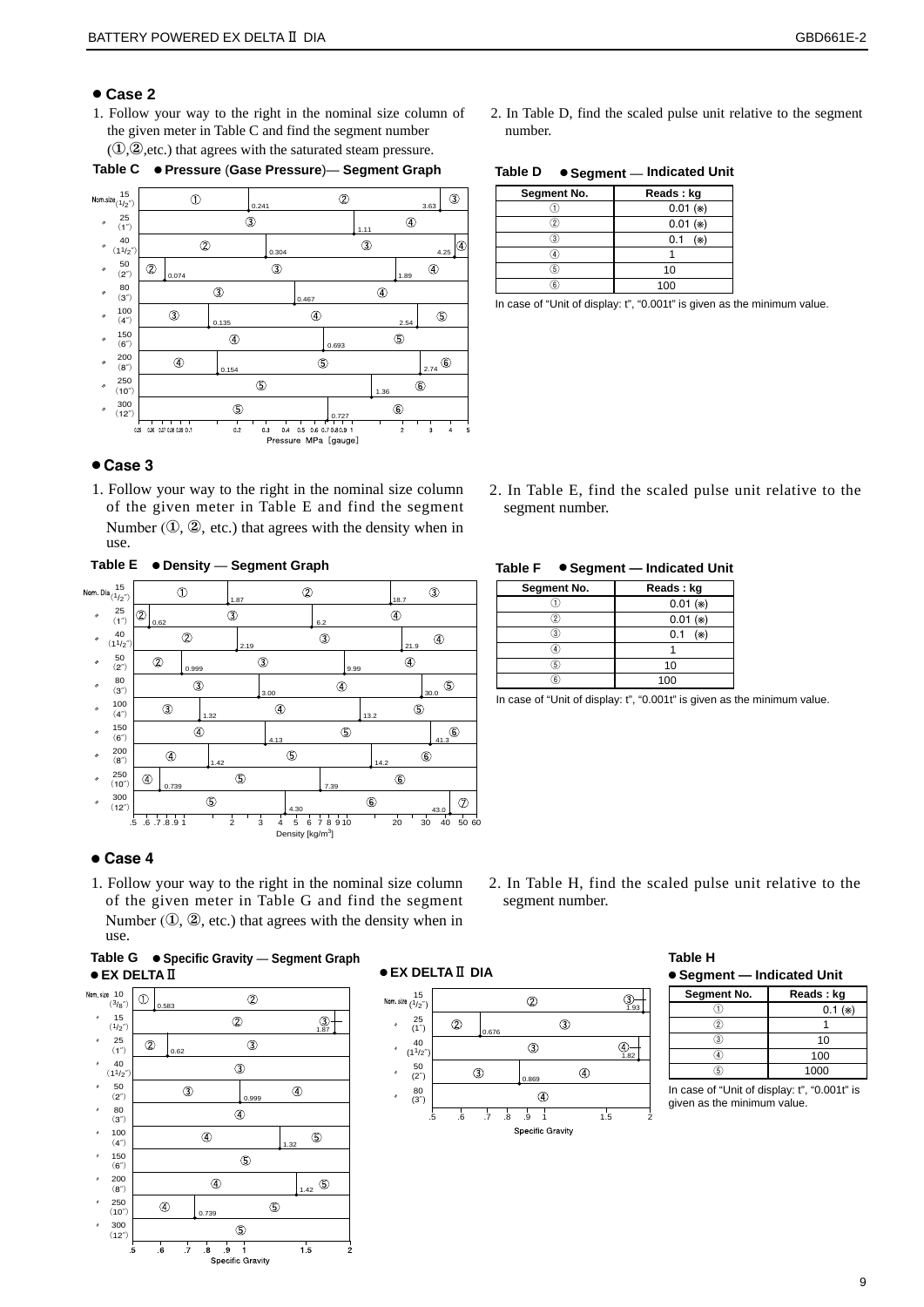# ■ **EX DELTA**Ⅱ **OUTLINE DIMENSIONS [INTEGRAL TYPE] (Unit in mm)**



| Nominal size<br>(mm) |     |      | φd<br>(Meter I.D) | $\phi$ D | н   | Approx. Weight<br>(kg) |
|----------------------|-----|------|-------------------|----------|-----|------------------------|
| 10(3/8")             | 65  | 32.5 | 10                | 40       | 276 | 2.6                    |
| 15(1/2")             | 65  | 32.5 | 14.5              | 40       | 276 | 2.6                    |
| 25(1")               | 65  | 32.5 | 26.6              | 67       | 276 | 3.2                    |
| $40(1-1/2")$         | 80  | 40   | 37.6              | 81       | 261 | 3.9                    |
| 50(2")               | 80  | 40   | 48.5              | 91       | 265 | 4.0                    |
| 80(3")               | 100 | 40   | 72.4              | 126      | 281 | 6.8                    |
| 100(4")              | 125 | 48   | 95.2              | 156.2    | 301 | 10.5                   |
| 150(6")              | 165 | 54   | 140.3             | 214.9    | 331 | 20.4                   |

| Nominal size<br>(mm) | Flange Rating                     | L          | L            | φd<br>(Meter I.D) | н    | Approx. Weight<br>(kg) |
|----------------------|-----------------------------------|------------|--------------|-------------------|------|------------------------|
|                      | JIS 10K(16K)<br><b>JIS 20K</b>    | 142        | 71           |                   |      | 3.9                    |
|                      | <b>JIS 30K</b>                    | 152        | 76           |                   |      | 5.3                    |
| 15(1/2")             | <b>ASME 150</b>                   |            |              | 14.5              | 276  |                        |
|                      | JPI 150                           | 158        | 79           |                   |      | 3.5                    |
|                      | ASME 300                          |            |              |                   |      |                        |
|                      | JPI 300                           | 167        | 83.5         |                   |      | 4.1                    |
|                      | JIS 10K(16K)                      |            | 76           |                   |      |                        |
|                      | <b>JIS 20K</b>                    | 152        |              |                   |      | 5.9                    |
|                      | <b>JIS 30K</b>                    | 158        | 79           |                   |      | 6.9                    |
| 25(1")               | <b>ASME 150</b>                   | 174        | 87           | 26.6              | 276  | 5.1                    |
|                      | JPI 150                           |            |              |                   |      |                        |
|                      | <b>ASME 300</b>                   | 186        | 93           |                   |      | 6.3                    |
|                      | JPI 300                           |            |              |                   |      |                        |
|                      | JIS 10K(16K)                      | 171        | 85.5         |                   |      | 8.0                    |
|                      | <b>JIS 20K</b>                    | 175        | 87.5         |                   |      | 8.4                    |
|                      | <b>JIS 30K</b>                    | 185        | 92.5         |                   |      | 10.5                   |
| 40 (1-1/2")          | ASME 150                          | 201        | 100.5        | 37.6              | 261  | 8.0                    |
|                      | JPI 150                           |            |              |                   |      | 8.0                    |
|                      | <b>ASME 300</b>                   | 213        | 106.5        |                   |      | 10.4                   |
|                      | JPI 300                           |            |              |                   |      |                        |
|                      | <b>JIS 10K</b>                    | 173        | 86.5         |                   |      | 9.0                    |
|                      | JIS 20K(16K)                      | 181        | 90.5         |                   |      | 9.2                    |
|                      | <b>JIS 30K</b>                    | 191        | 95.5         |                   | 11.3 |                        |
| 50 (2")              | <b>ASME 150</b>                   | 204        | 102<br>108.5 | 48.5              | 265  | 9.9                    |
|                      | JPI 150                           |            |              |                   |      | 10.0                   |
|                      | <b>ASME 300</b>                   | 217        |              |                   |      | 11.8                   |
|                      | JPI 300                           |            |              |                   |      |                        |
|                      | <b>JIS 10K</b>                    | 219<br>233 | 99.5         |                   |      | 15.2                   |
|                      | JIS 20K(16K)                      |            | 106.5        |                   |      | 17.9                   |
| 80(3")               | <b>JIS 30K</b><br><b>ASME 150</b> | 243        | 111.5        | 72.4              | 281  | 21.9                   |
|                      | JPI 150                           | 237        | 108.5        |                   |      | 18.0                   |
|                      | <b>ASME 300</b>                   |            |              |                   |      |                        |
|                      | JPI 300                           | 255        | 117.5        |                   |      | 22.5                   |
|                      | <b>JIS 10K</b>                    | 250        | 110.5        |                   |      | 21.2                   |
|                      | JIS 20K(16K)                      | 264        | 117.5        |                   |      | 25.2                   |
|                      | <b>JIS 30K</b>                    | 274        | 122.5        |                   |      | 31.8                   |
| 100(4")              | <b>ASME 150</b>                   |            |              | 95.2              | 301  | 26.5                   |
|                      | JPI 150                           | 274        | 122.5        |                   |      | 26.6                   |
|                      | ASME 300                          |            |              |                   |      | 36.0                   |
|                      | JPI 300                           | 294        | 132.5        |                   |      | 36.2                   |
|                      | <b>JIS 10K</b>                    | 322        | 132.5        |                   |      | 43.7                   |
|                      | JIS 20K(16K)                      | 342        | 142.5        |                   |      | 52.8                   |
|                      | <b>JIS 30K</b>                    | 352        | 147.5        |                   |      | 66.4                   |
| 150 (6")             | <b>ASME 150</b>                   | 340        | 141.5        | 140.3             | 331  | 46.5                   |
|                      | JPI 150                           |            |              |                   |      | 46.6                   |
|                      | <b>ASME 300</b>                   |            | 151          |                   |      | 65.6                   |
|                      | JPI 300                           | 359        |              |                   |      | 66.0                   |
| 200(8")              |                                   | 350        |              | 199.9             | 346  | 38.3                   |
| 250 (10")            |                                   | 450        |              | 248.8             | 368  | 68.8                   |
| 300 (12")            |                                   | 500        |              | 297.9             | 390  | 88.6                   |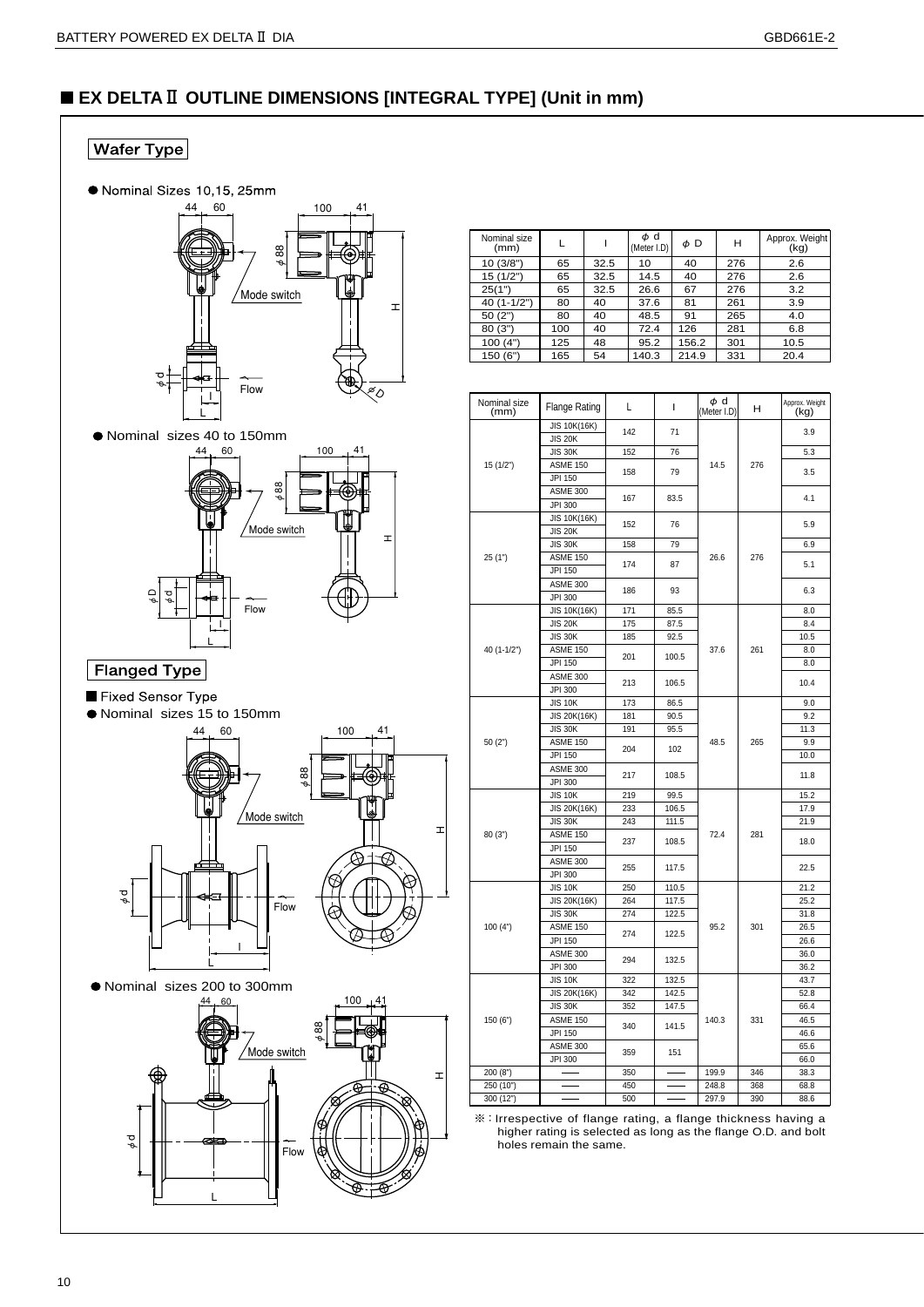- Replaceable Sensor Type
- Nominal sizes 15 to 150mm





■Higt-temperatuare service Replaceable Sensor Type



| Nominal size | <b>Flange Rating</b> | L   | I            | φd<br>(Meter I.D) | н   | Approx. Weight |
|--------------|----------------------|-----|--------------|-------------------|-----|----------------|
| (mm)         | JIS 10K(16K)         |     |              |                   |     | (kg)           |
|              | <b>JIS 20K</b>       | 142 | 71           |                   |     | 4.5            |
|              | <b>JIS 30K</b>       | 152 | 76           |                   |     | 5.9            |
| 15(1/2")     | <b>ASME 150</b>      |     |              | 14.5              | 356 |                |
|              | JPI 150              | 158 | 79           |                   |     | 4.1            |
|              | <b>ASME 300</b>      |     |              |                   |     |                |
|              | JPI 300              | 167 | 83.5         |                   |     | 4.7            |
|              | JIS 10K(16K)         |     |              |                   |     |                |
|              | <b>JIS 20K</b>       | 152 | 76           |                   |     | 6.5            |
|              | <b>JIS 30K</b>       | 158 | 79           |                   |     | 7.5            |
| 25(1")       | <b>ASME 150</b>      |     |              | 26.6              | 356 |                |
|              | JPI 150              | 174 | 87           |                   |     | 5.7            |
|              | ASME 300             |     |              |                   |     |                |
|              | JPI 300              | 186 | 93           |                   |     | 6.9            |
|              | JIS 10K(16K)         | 171 | 85.5         |                   |     | 8.6            |
|              | <b>JIS 20K</b>       | 175 | 87.5         |                   |     | 9.0            |
|              | <b>JIS 30K</b>       | 185 | 92.5         |                   |     | 11.1           |
| 40 (1-1/2")  | <b>ASME 150</b>      |     |              | 37.6              | 342 | 8.6            |
|              | JPI 150              | 201 | 100.5        |                   |     | 8.6            |
|              | ASME 300             |     |              |                   |     |                |
|              | JPI 300              | 213 | 106.5        |                   |     | 11.0           |
|              | <b>JIS 10K</b>       | 173 | 86.5         |                   |     | 9.6            |
| 50(2")       | JIS 20K(16K)         | 181 | 90.5         |                   |     | 9.8            |
|              | <b>JIS 30K</b>       | 191 | 95.5         |                   |     | 11.9           |
|              | <b>ASME 150</b>      |     | 102<br>108.5 | 48.5              | 346 | 10.5           |
|              | JPI 150              | 204 |              |                   |     | 10.6           |
|              | <b>ASME 300</b>      |     |              |                   |     |                |
|              | JPI 300              | 217 |              |                   |     | 12.4           |
|              | <b>JIS 10K</b>       | 219 | 99.5         |                   |     | 15.8           |
|              | JIS 20K(16K)         | 233 | 106.5        |                   |     | 18.5           |
|              | <b>JIS 30K</b>       | 243 | 111.5        |                   |     | 22.5           |
| 80(3")       | <b>ASME 150</b>      |     |              | 72.4              | 362 |                |
|              | JPI 150              | 237 | 108.5        |                   |     | 18.6           |
|              | ASME 300             |     |              |                   |     |                |
|              | JPI 300              | 255 | 117.5        |                   |     | 23.1           |
|              | <b>JIS 10K</b>       | 250 | 110.5        |                   |     | 21.8           |
|              | JIS 20K(16K)         | 264 | 117.5        |                   |     | 25.8           |
|              | <b>JIS 30K</b>       | 274 | 122.5        |                   |     | 32.4           |
| 100(4")      | <b>ASME 150</b>      |     |              | 95.2              | 382 | 27.1           |
|              | JPI 150              | 274 | 122.5        |                   |     | 27.2           |
|              | <b>ASME 300</b>      |     |              |                   |     | 36.6           |
|              | JPI 300              | 294 | 132.5        |                   |     | 36.8           |
|              | <b>JIS 10K</b>       | 322 | 132.5        |                   |     | 44.3           |
|              | JIS 20K(16K)         | 342 | 142.5        |                   |     | 53.4           |
|              | <b>JIS 30K</b>       | 352 | 147.5        |                   |     | 67.0           |
| 150 (6")     | <b>ASME 150</b>      |     |              | 140.3             | 412 | 47.1           |
|              | JPI 150              | 340 | 141.5        |                   |     | 47.2           |
|              | ASME 300             |     |              |                   |     | 66.2           |
|              | JPI 300              | 359 | 151          |                   |     | 66.6           |
| 200 (8")     |                      | 350 |              | 199.9             | 427 | 39.4           |
| 250 (10")    |                      | 450 |              | 248.8             | 449 | 69.4           |
| 300 (12")    |                      | 500 |              | 297.9             | 471 | 89.4           |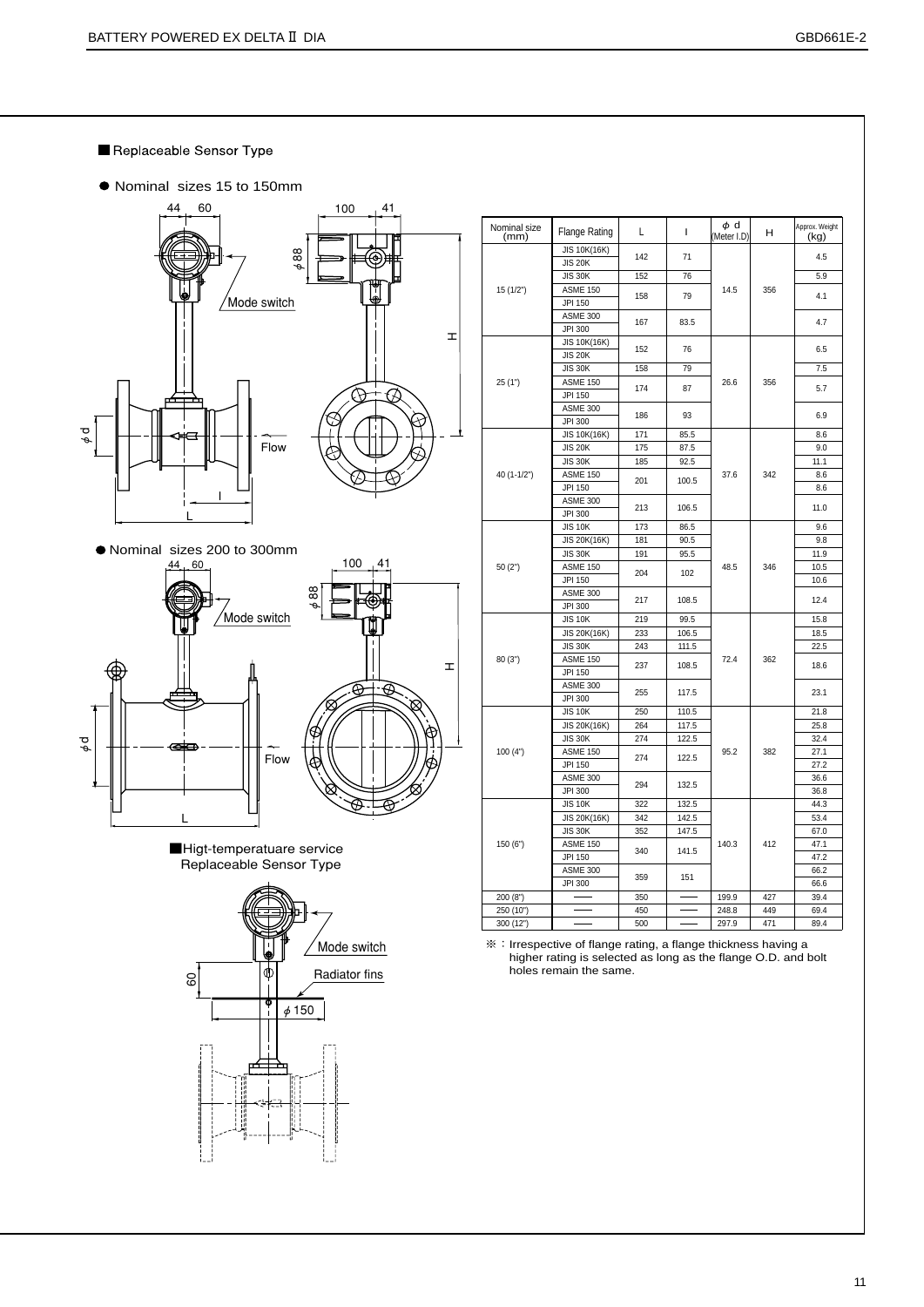# ■ **EX DELTA**Ⅱ **OUTLINE DIMENSIONS [SEPARATE TYPE] (Unit in mm)**



| Nominal size<br>(mm) |     |      | φd<br>(Meter I.D) | $\phi$ D | н   | Approx. Weight<br>(kg) |
|----------------------|-----|------|-------------------|----------|-----|------------------------|
| 10(3/8")             | 65  | 32.5 | 10                | 40       | 276 | 2.4                    |
| 15(1/2")             | 65  | 32.5 | 14.5              | 40       | 276 | 2.4                    |
| 25(1")               | 65  | 32.5 | 26.6              | 67       | 276 | 3.0                    |
| $40(1-1/2")$         | 80  | 40   | 37.6              | 81       | 261 | 3.7                    |
| 50(2")               | 80  | 40   | 48.5              | 91       | 265 | 3.8                    |
| 80(3")               | 100 | 40   | 72.4              | 126      | 281 | 6.6                    |
| 100(4")              | 125 | 48   | 95.2              | 156.2    | 301 | 10.3                   |
| 150 (6")             | 165 | 54   | 140.3             | 214.9    | 331 | 20.2                   |

| Nominal size<br>(mm) | <b>Flange Rating</b>           | L          | I              | φd<br>(Meter I.D) | н   | Approx. Weight<br>(kg) |
|----------------------|--------------------------------|------------|----------------|-------------------|-----|------------------------|
|                      | JIS 10K(16K)<br><b>JIS 20K</b> | 142        | 71             |                   |     | 3.7                    |
|                      | <b>JIS 30K</b>                 | 152        | 76             |                   |     | 5.1                    |
| 15(1/2")             | <b>ASME 150</b>                |            |                | 14.5              | 276 |                        |
|                      | JPI 150                        | 158        | 79             |                   |     | 3.3                    |
|                      | <b>ASME 300</b>                |            |                |                   |     |                        |
|                      | JPI 300                        | 167        | 83.5           |                   |     | 3.9                    |
|                      | JIS 10K(16K)                   |            |                |                   |     |                        |
|                      | <b>JIS 20K</b>                 | 152        | 76             |                   |     | 5.7                    |
|                      | <b>JIS 30K</b>                 | 158        | 79             |                   |     | 6.7                    |
| 25(1")               | ASME 150                       |            |                | 26.6              | 276 |                        |
|                      | JPI 150                        | 174        | 87             |                   |     | 4.9                    |
|                      | <b>ASME 300</b>                | 186        | 93             |                   |     | 6.1                    |
|                      | JPI 300                        |            |                |                   |     |                        |
|                      | JIS 10K(16K)                   | 171        | 85.5           |                   |     | 7.8                    |
|                      | <b>JIS 20K</b>                 | 175        | 87.5           |                   |     | 8.2                    |
|                      | <b>JIS 30K</b>                 | 185        | 92.5           |                   |     | 10.3                   |
| 40 (1-1/2")          | <b>ASME 150</b>                | 201        | 100.5          | 37.6              | 261 | 7.8                    |
|                      | JPI 150                        |            |                |                   |     | 7.8                    |
|                      | <b>ASME 300</b>                | 213        | 106.5          |                   |     | 10.2                   |
|                      | JPI 300                        |            |                |                   |     |                        |
|                      | <b>JIS 10K</b>                 | 173        | 86.5           |                   |     | 8.8                    |
|                      | JIS 20K(16K)                   | 181        | 90.5           |                   |     | 9.0                    |
|                      | <b>JIS 30K</b>                 | 191        | 95.5           |                   |     | 11.1                   |
| 50 (2")              | <b>ASME 150</b>                | 204        | 102            | 48.5              | 265 | 9.7                    |
|                      | JPI 150                        |            |                |                   |     | 9.8                    |
|                      | <b>ASME 300</b>                | 217        | 108.5          |                   |     | 11.6                   |
|                      | JPI 300                        |            |                |                   |     |                        |
|                      | <b>JIS 10K</b>                 | 219        | 99.5           |                   |     | 15.0                   |
|                      | JIS 20K(16K)                   | 233        | 106.5          |                   |     | 17.7                   |
|                      | <b>JIS 30K</b>                 | 243        | 111.5          |                   |     | 21.7                   |
| 80 (3")              | <b>ASME 150</b>                | 237        | 108.5          | 72.4              | 281 | 17.8                   |
|                      | JPI 150                        |            |                |                   |     |                        |
|                      | <b>ASME 300</b>                | 255        | 117.5          |                   |     | 22.3                   |
|                      | JPI 300                        |            |                |                   |     |                        |
|                      | <b>JIS 10K</b><br>JIS 20K(16K) | 250<br>264 | 110.5<br>117.5 |                   |     | 21.0<br>25.0           |
|                      | <b>JIS 30K</b>                 | 274        | 122.5          |                   |     | 31.6                   |
| 100(4")              | ASME 150                       |            |                | 95.2              | 301 | 26.3                   |
|                      | JPI 150                        | 274        | 122.5          |                   |     | 26.4                   |
|                      | <b>ASME 300</b>                |            |                |                   |     | 35.8                   |
|                      | JPI 300                        | 294        | 132.5          |                   |     | 36.0                   |
|                      | <b>JIS 10K</b>                 | 322        | 132.5          |                   |     | 43.5                   |
|                      | JIS 20K(16K)                   | 342        | 142.5          |                   |     | 52.6                   |
|                      | <b>JIS 30K</b>                 | 352        | 147.5          |                   |     | 66.2                   |
| 150 (6")             | <b>ASME 150</b>                |            |                | 140.3             | 331 | 46.3                   |
|                      | JPI 150                        | 340        | 141.5          |                   |     | 46.4                   |
|                      | <b>ASME 300</b>                |            |                |                   |     | 65.4                   |
|                      | JPI 300                        | 359        | 151            |                   |     | 65.8                   |
| 200(8")              |                                | 350        |                | 199.9             | 346 | 38.6                   |
| 250 (10")            |                                | 450        |                | 248.8             | 368 | 68.6                   |
| 300 (12")            |                                | 500        |                | 297.9             | 390 | 88.6                   |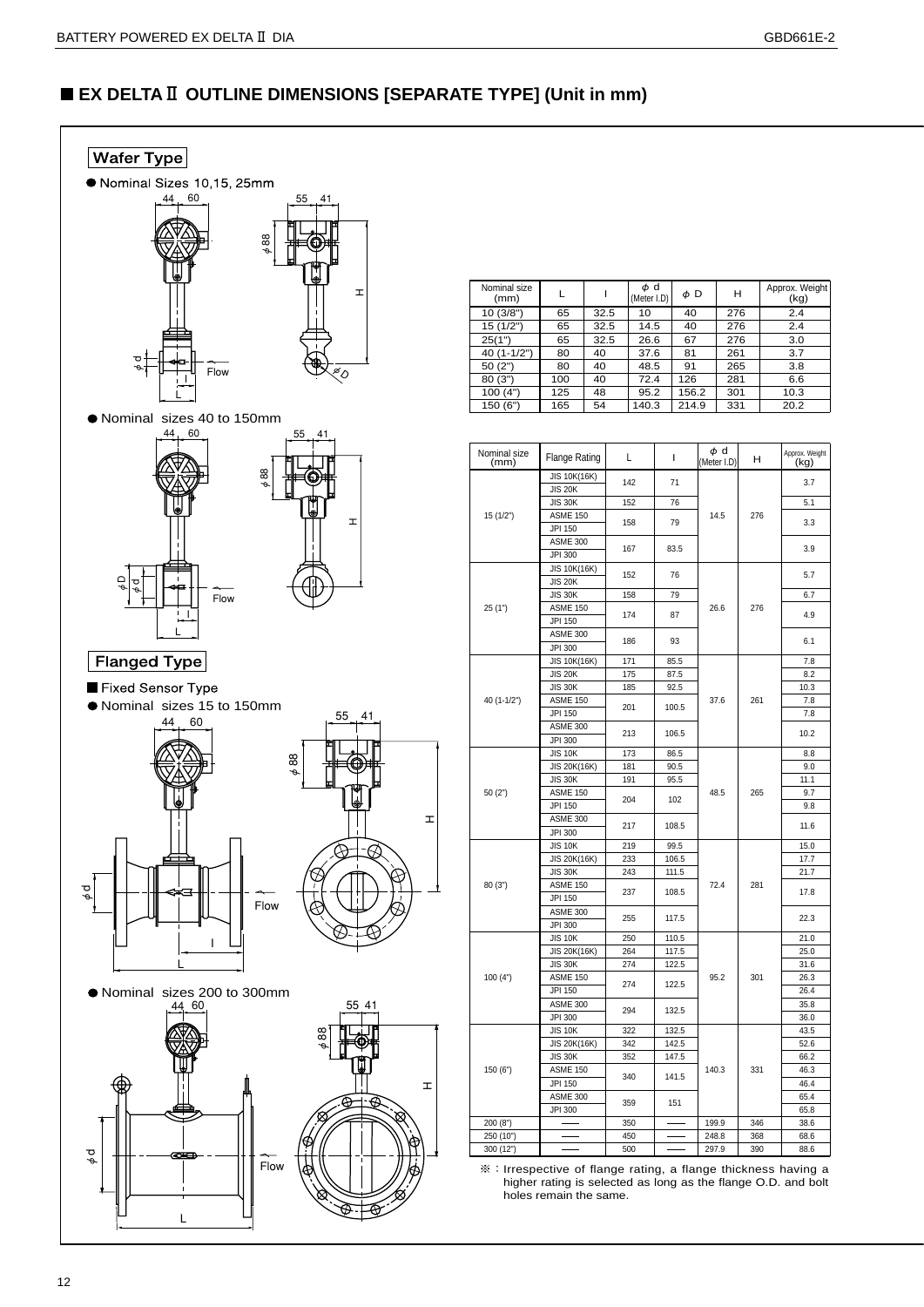- Replaceable Sensor Type
- Nominal sizes 15 to 150mm



Nominal sizes 200 to 300mm



SEPARATE TYPE CONVERTER



| Nominal size<br>(mm) | <b>Flange Rating</b>           | L   | I     | φd<br>(Meter I.D) | H   | Approx. Weight<br>(kg) |
|----------------------|--------------------------------|-----|-------|-------------------|-----|------------------------|
|                      | JIS 10K(16K)<br><b>JIS 20K</b> | 142 | 71    |                   |     | 4.3                    |
|                      | <b>JIS 30K</b>                 | 152 | 76    |                   |     | 5.7                    |
| 15 (1/2")            | <b>ASME 150</b>                |     |       | 14.5              | 356 |                        |
|                      | JPI 150                        | 158 | 79    |                   |     | 3.9                    |
|                      | <b>ASME 300</b>                |     |       |                   |     |                        |
|                      | JPI 300                        | 167 | 83.5  |                   |     | 4.5                    |
|                      | JIS 10K(16K)                   |     |       |                   |     |                        |
|                      | <b>JIS 20K</b>                 | 152 | 76    |                   |     | 6.3                    |
|                      | <b>JIS 30K</b>                 | 158 | 79    |                   |     | 7.3                    |
| 25(1")               | <b>ASME 150</b>                |     |       | 26.6              | 356 |                        |
|                      | JPI 150                        | 174 | 87    |                   |     | 5.5                    |
|                      | <b>ASME 300</b>                |     |       |                   |     |                        |
|                      | JPI 300                        | 186 | 93    |                   |     | 6.7                    |
|                      | JIS 10K(16K)                   | 171 | 85.5  |                   |     | 8.4                    |
|                      | <b>JIS 20K</b>                 | 175 | 87.5  |                   |     | 8.8                    |
|                      | <b>JIS 30K</b>                 | 185 | 92.5  |                   |     | 10.9                   |
| 40 (1-1/2")          | <b>ASME 150</b>                |     |       | 37.6              | 342 | 8.4                    |
|                      | JPI 150                        | 201 | 100.5 |                   |     | 8.4                    |
|                      | <b>ASME 300</b>                |     |       |                   |     |                        |
|                      | JPI 300                        | 213 | 106.5 |                   |     | 10.8                   |
|                      | <b>JIS 10K</b>                 | 173 | 86.5  |                   |     | 9.4                    |
|                      | JIS 20K(16K)                   | 181 | 90.5  |                   |     | 9.6                    |
|                      | <b>JIS 30K</b>                 | 191 | 95.5  |                   |     | 11.7                   |
| 50(2")               | <b>ASME 150</b>                |     |       | 48.5              | 346 | 10.3                   |
|                      | JPI 150                        | 204 | 102   |                   |     | 10.4                   |
|                      | <b>ASME 300</b>                | 217 | 108.5 |                   |     | 12.2                   |
|                      | JPI 300                        |     |       |                   |     |                        |
|                      | <b>JIS 10K</b>                 | 219 | 99.5  |                   |     | 15.6                   |
|                      | JIS 20K(16K)                   | 233 | 106.5 |                   |     | 18.3                   |
|                      | <b>JIS 30K</b>                 | 243 | 111.5 |                   |     | 22.3                   |
| 80(3")               | <b>ASME 150</b>                | 237 | 108.5 | 72.4              | 362 | 18.4                   |
|                      | JPI 150                        |     |       |                   |     |                        |
|                      | <b>ASME 300</b>                | 255 | 117.5 |                   |     | 22.9                   |
|                      | JPI 300                        |     |       |                   |     |                        |
|                      | <b>JIS 10K</b>                 | 250 | 110.5 |                   |     | 21.6                   |
|                      | JIS 20K(16K)                   | 264 | 117.5 |                   |     | 25.6                   |
|                      | <b>JIS 30K</b>                 | 274 | 122.5 |                   |     | 32.2                   |
| 100(4")              | <b>ASME 150</b>                | 274 | 122.5 | 95.2              | 382 | 26.9                   |
|                      | JPI 150                        |     |       |                   |     | 27.0                   |
|                      | <b>ASME 300</b>                | 294 | 132.5 |                   |     | 36.4                   |
|                      | JPI 300                        |     |       |                   |     | 36.6                   |
|                      | <b>JIS 10K</b>                 | 322 | 132.5 |                   |     | 44.1                   |
|                      | JIS 20K(16K)                   | 342 | 142.5 |                   |     | 53.2                   |
|                      | <b>JIS 30K</b>                 | 352 | 147.5 |                   |     | 66.8                   |
| 150 (6")             | <b>ASME 150</b>                | 340 | 141.5 | 140.3             | 412 | 46.9                   |
|                      | JPI 150                        |     |       |                   |     | 47.0                   |
|                      | <b>ASME 300</b>                | 359 | 151   |                   |     | 66.0                   |
|                      | JPI 300                        |     |       |                   |     | 66.4                   |
| 200 (8")             |                                | 350 |       | 199.9             | 427 | 39.4                   |
| 250 (10")            |                                | 450 |       | 248.8             | 449 | 69.4                   |
| 300 (12")            |                                | 500 |       | 297.9             | 471 | 89.4                   |

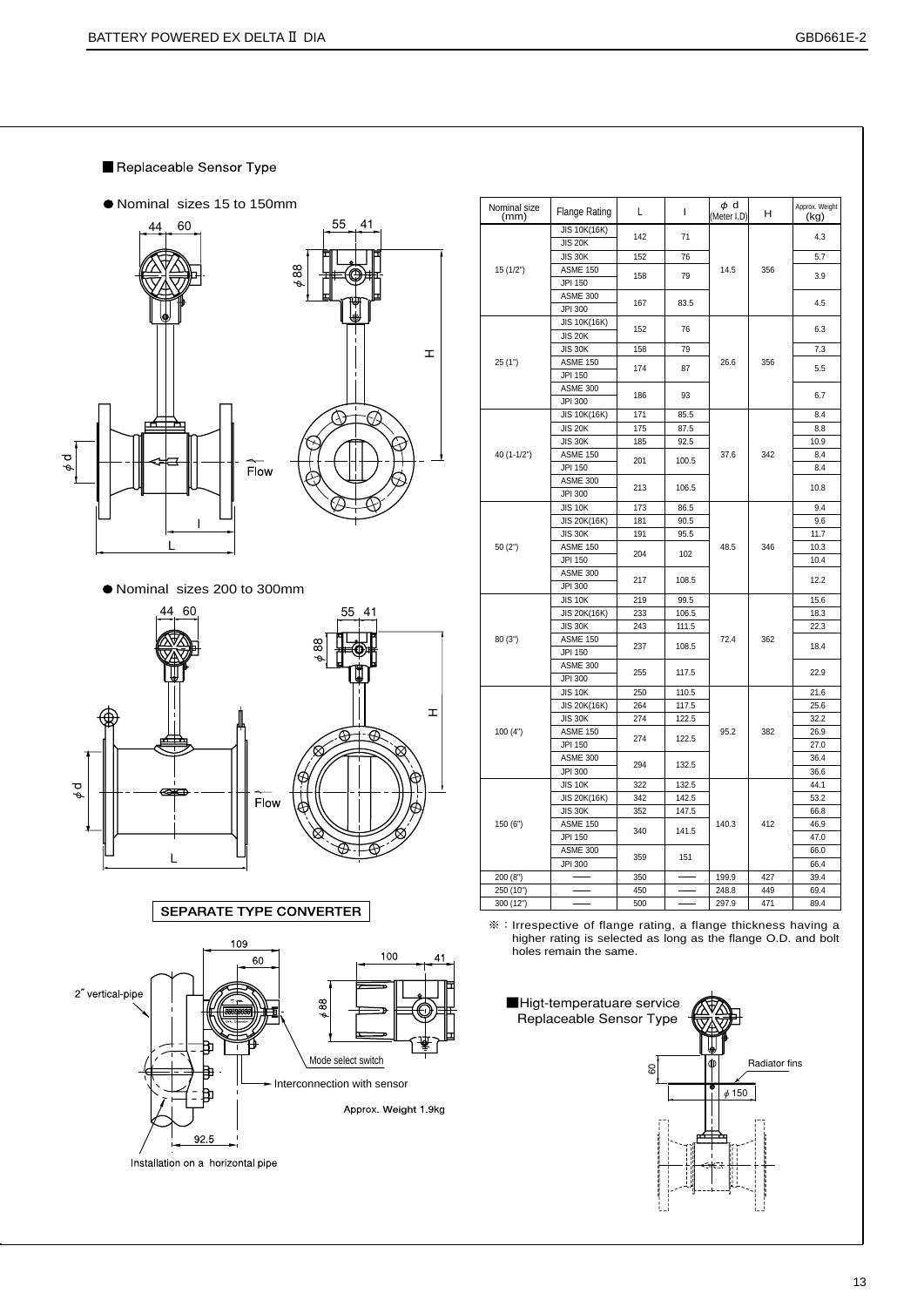# ■ **EX DELTA**Ⅱ **• DIA OUTLINE DIMENSIONS (Unit in mm)**

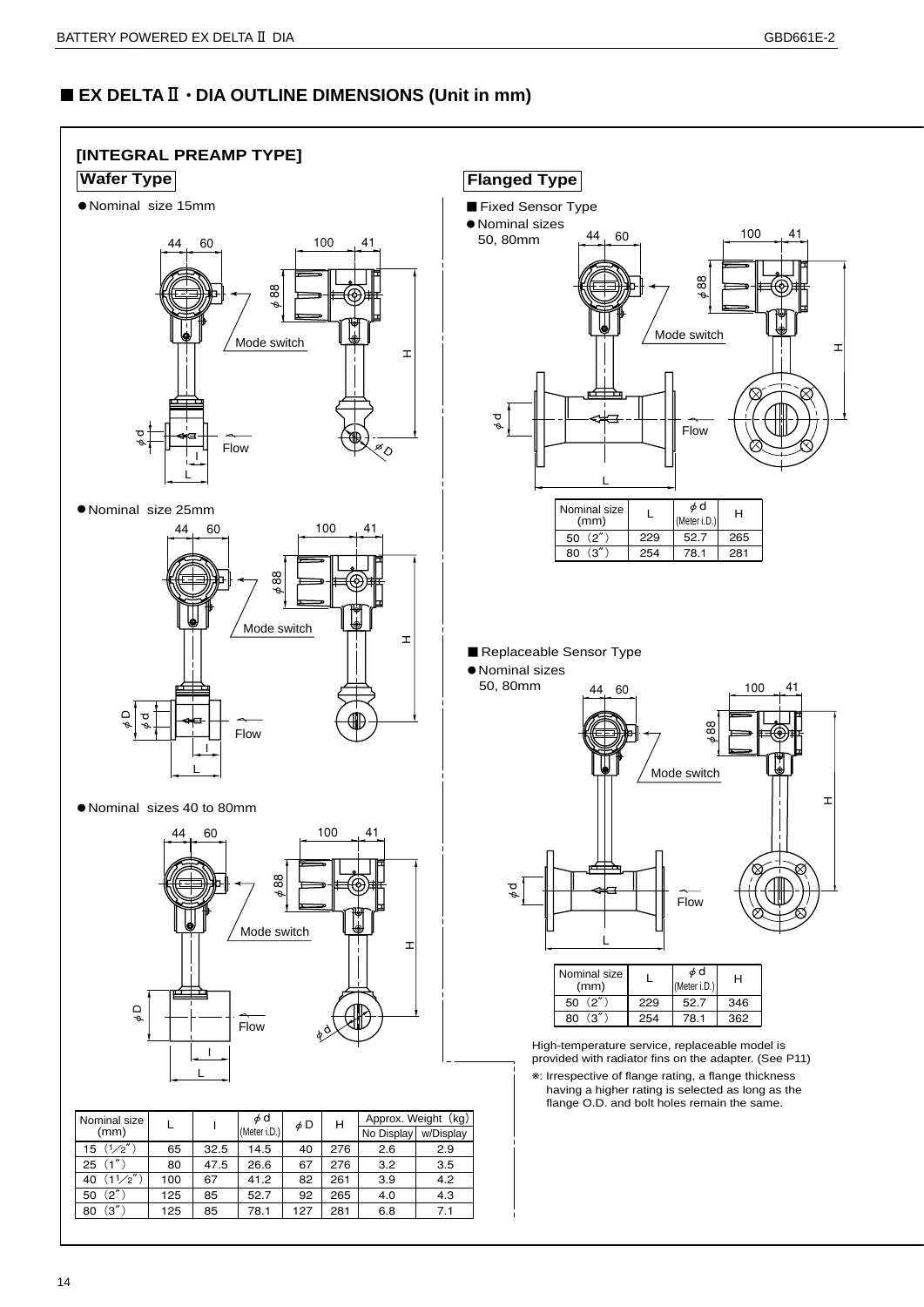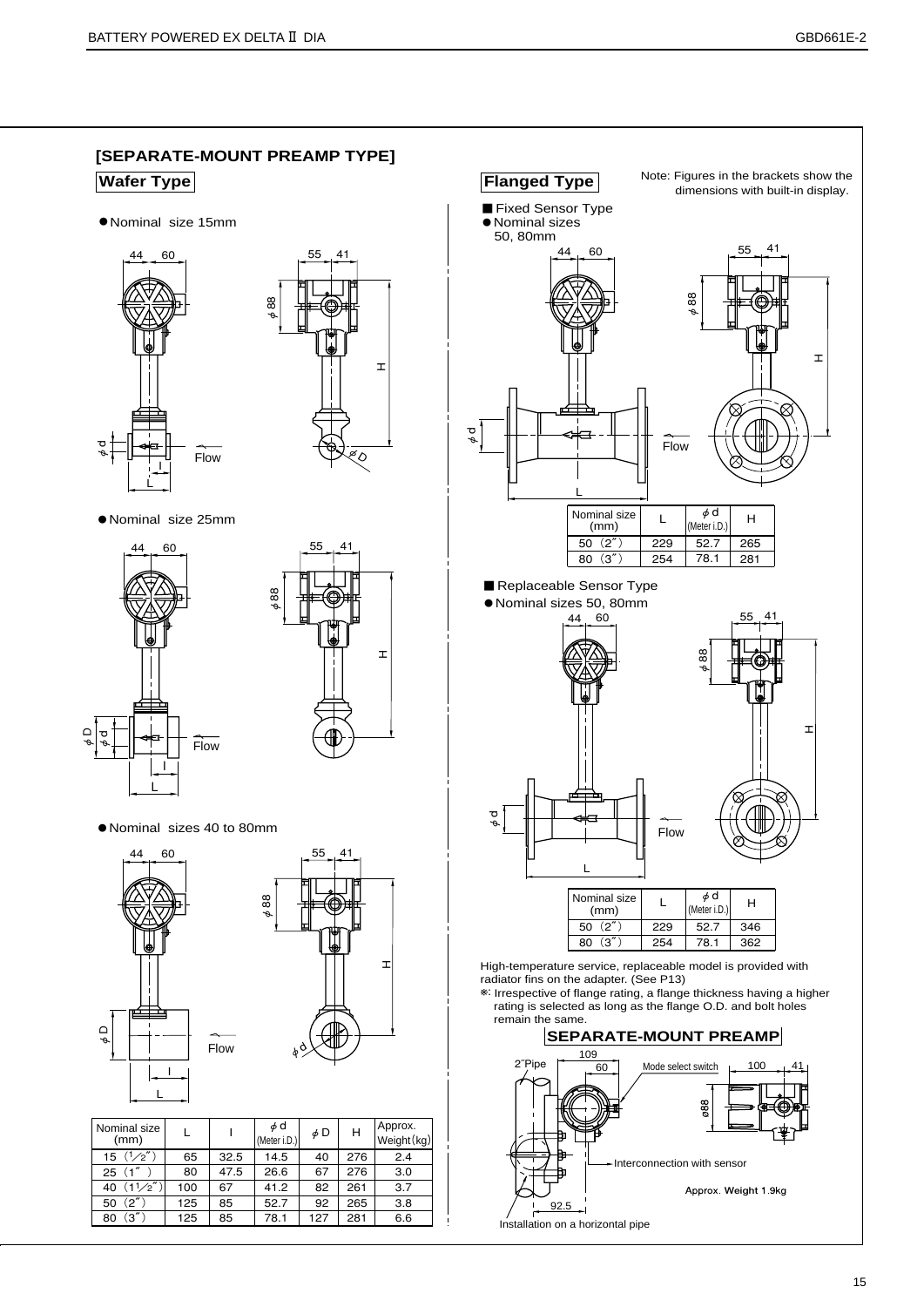# ■ **INSTALLATION CONDITIONS**

# **1. TYPICAL PIPING INSTRUCTIONS**

It is generally required that the flow pattern of a fluid flowing in and out of an inferential type flowmeter be as uniform as possible for accurate metering performance. All account of this, proper flow straightening measures have to be applied for piping installation of EX DELTA Ⅱ. The standard piping instructions are shown in the following table.

## **(1)Use an OVAL flow straightener or provide a specified straight pipe (ISO-5167 compliant).**

| No.            |                              | <b>Piping Arrangement</b> | <b>Straight</b><br>Pipe<br>Length (L) | <b>Remarks</b>                                                                                                                |                       |  |
|----------------|------------------------------|---------------------------|---------------------------------------|-------------------------------------------------------------------------------------------------------------------------------|-----------------------|--|
|                | OVAL's flow-                 | Flow<br>Honey Vane . L    | 8D                                    | Refer to Point 4 on P17.                                                                                                      | Applicable to nominal |  |
| 1              | straightener                 | Flow<br>Flow Straightener | 12D                                   | size > 25mm<br>Refer to<br>GS/GCF001.                                                                                         |                       |  |
| $\overline{2}$ | Reducer                      | L<br>Flow                 | 15D Min.                              | A concentric reducer is installed upstream of<br>meter.                                                                       |                       |  |
|                | Elbow<br>3                   | Flow                      | 23D Min.                              | An elbow is installed upstream of a meter.                                                                                    |                       |  |
|                |                              | Flow                      | 25D Min.                              | Two elbows are installed upstream of a meter.                                                                                 |                       |  |
|                |                              | Flow                      | 40D Min.                              | Two elbows are vertically installed upstream of a<br>meter.                                                                   |                       |  |
| 4              | Fully open<br>gate valve     | Fully Open<br>Flow        | 15D Min.                              | A full-open gate valve is installed upstream of a<br>meter.                                                                   |                       |  |
| 5              | Partially open<br>gate valve | Partially<br>Open<br>Flow | 50D Min.                              | A partially open gate valve, sharp orifice or<br>something that markedly disturbs the flow<br>pattern is upstream of a meter. |                       |  |

Note 1: Sch.40 pipe is used for the flow straightener. Use Sch. 40 pipe for standard piping.

- 2: A short pipe section, 5D or longer, is provided downstream of the meter.
- 3: Taps for pressure gage and/or thermometer should be located downstream of the meter (Fig. below).



# **2. LAGGING WORK**

If it is desired to thermally insulate the pipeline, simple lagging ( without mortar finish ) is suggested to facilitate servicing. This arrangement will permit taking off the flowmeter connecting bolts without destroying the lagging.



※ With high-temperature service, replaceable model, the required length is  $L=40$ mm min. from radiator fins.

※ If heat retention is required, lagging should be made no more than dim. "L"below the neck of preamplifier.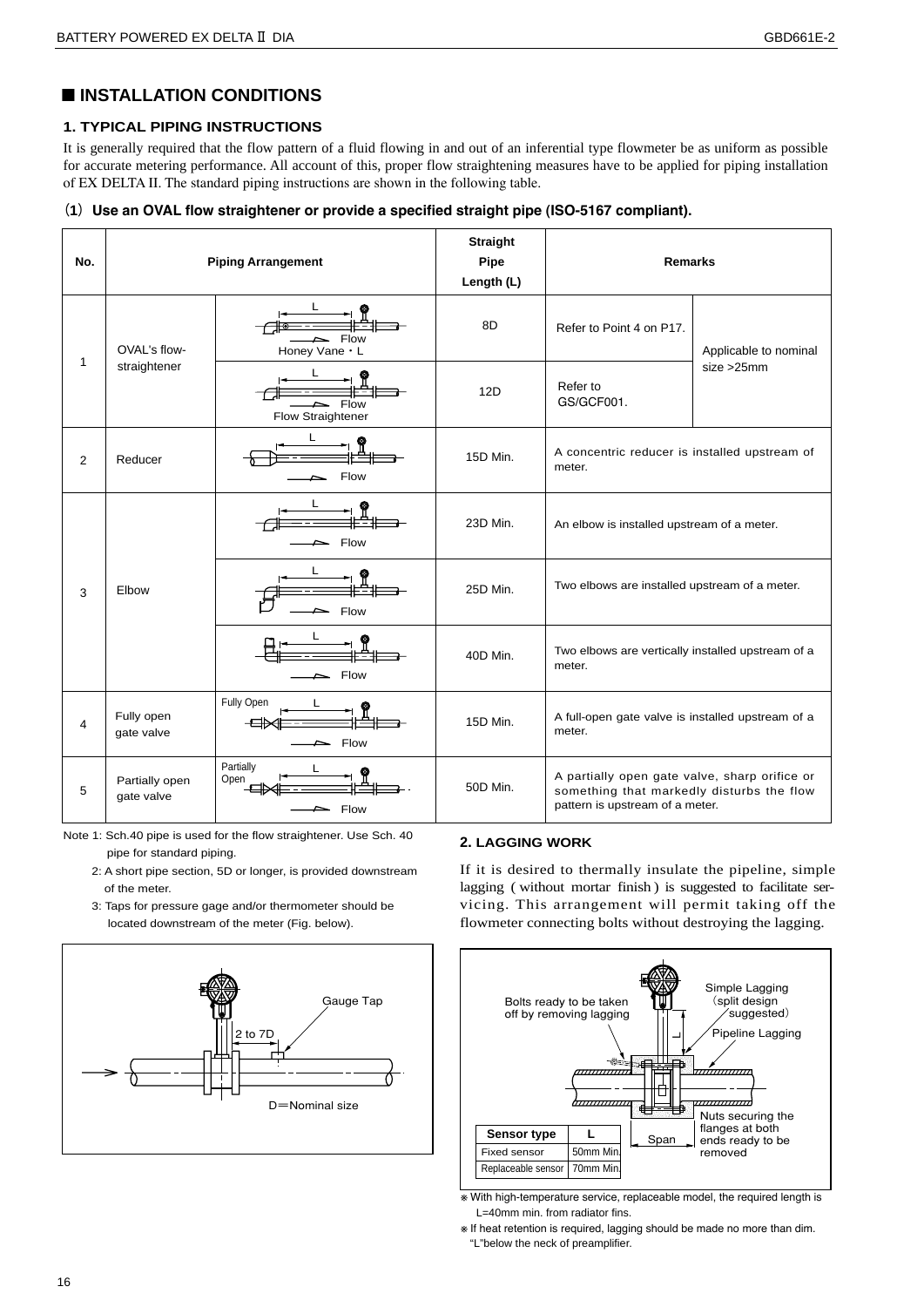# **3. ITEMS TO BE NOTED IN PROCESS CONDITION**

#### $(1)$  Prevention of Cavitation:

For liquid flow application, line pressure higher than a value calculated from the following equation shall be applied in order to prevent the flow from cavitation.

 $P \ge 2.60 \Delta P + 1.25Po$  (MPa [absolute])

- where,  $P:$  Line pressure (MPa)
	- $\Delta$  P : Pressure loss (MPa)
		- Po: Vapor pressure of a liquid (MPa [absolute])

(2)Pressure fluctuation:

In case EX DELTA II is installed in the line where blower such as a roots blower and compressor those can generate fluctuated pressure, performance of the flowmeter can be affected by flow fluctuation. Allowable fluctuation pressure is calculated from the following equation.

 $\text{N}$   $\text{<sup>2</sup> (Pa)}$ where,  $N:Fluctuation pressure(Pa)$  $\rho$ : Density (kg/m<sup>3</sup>)  $V:$  Min. Velocity  $(m/s)$ 

Even at shutdown, pressure pulsation in the process fluid can produce a false output. If pressure pulsation is excessive, take the following measures:

- ① Locate the source of flow fluctuation downstream of the flowmeter.
- ② Install a pulsation attenuator.
- ③ At shutdown of the flow, shut off valves upstream and downstream of the flowmeter.
- ④ Provide a digital filter (to prevent false pulse output at shutdown).

# **4. SPACE SAVING (Reduction of Meter run)**

In case span of the meter run is limited due to limit of installation space and a specified straight pipe can not be secured, combination of Honey vane S and a short length pipe composing Honey vane L is useful for reduction of total length of the upstream straight pipe. EX DELTA II SS providing a built-in Honey vane is available with accuracy  $\pm$  2% RD for liquid service. Consult the factory for accuracy requirement.

#### ●**Honey Vane Outline Dimensions**



### **● Installation of Honey Vane S**

- ① Locate the Honey Vane S upstream of the flowmeter.
- ② Provide a short pipe (8D or longer) between Honey Vane S and flowmeter.
- ③ Regarding the bolts and nuts used for connecting JPI flange, adopt unified screw threads. If you want to use metric screw threads, contact OVAL.

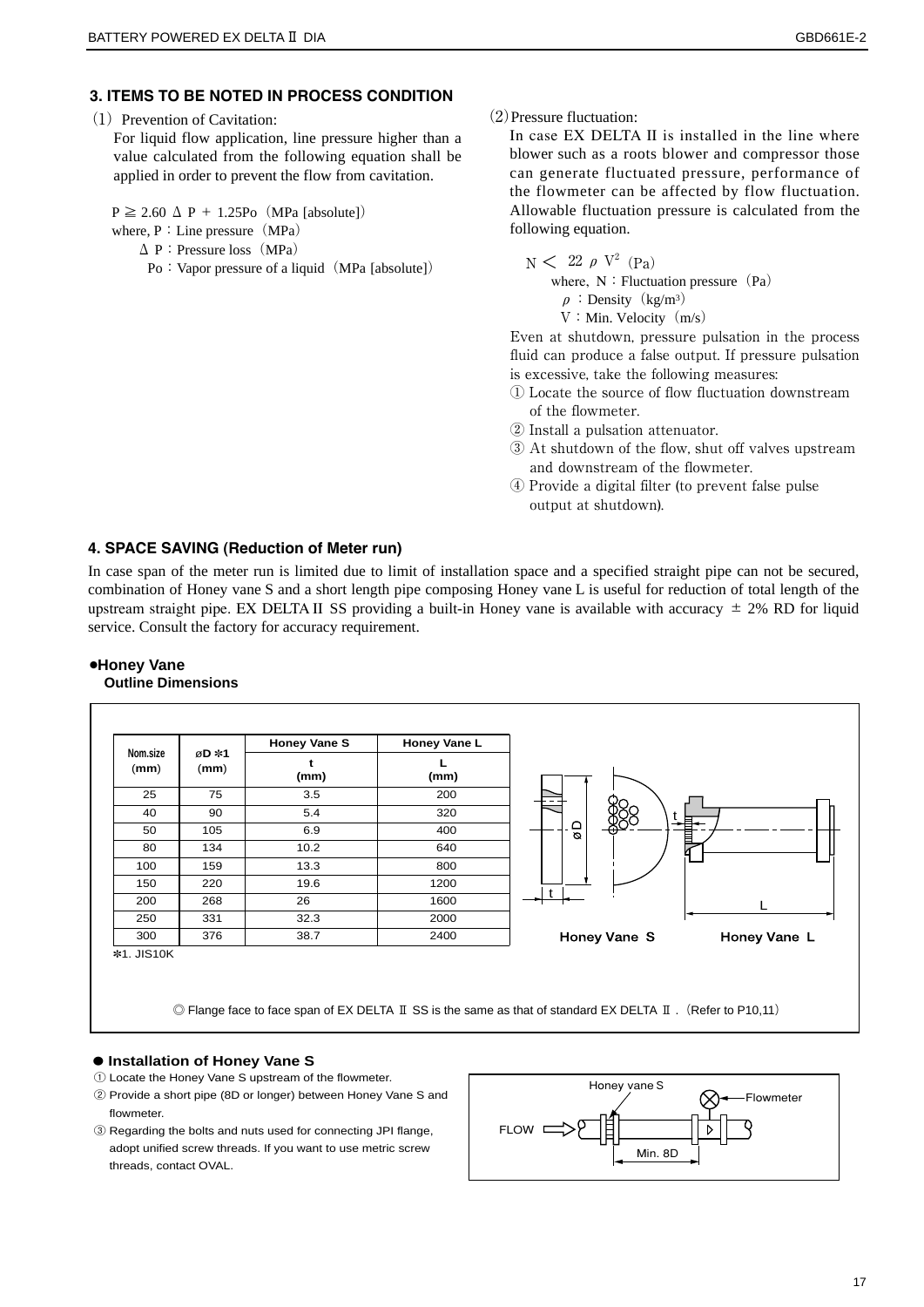# ■ **EX DELTA Ⅱ PRODUCT CODE EXPLANATION**

|                                     | <b>Product Code</b>                                                                                                     |              |                |                            |                          |                |   |                |   |                          |                |             |                |                                            |                |                                                                                |        |  |  |  |  |  |
|-------------------------------------|-------------------------------------------------------------------------------------------------------------------------|--------------|----------------|----------------------------|--------------------------|----------------|---|----------------|---|--------------------------|----------------|-------------|----------------|--------------------------------------------|----------------|--------------------------------------------------------------------------------|--------|--|--|--|--|--|
| Item                                | $\circledcirc$ ( $\circledcirc$ ( $\circledcirc$ ( $\circledcirc$ ) $ \circledcirc$ ( $\circledcirc$ ( $\circledcirc$ ) |              |                |                            |                          |                |   |                |   |                          |                |             | 12 13 19 15 16 |                                            |                | <b>Description</b>                                                             |        |  |  |  |  |  |
| Model                               | V<br>X                                                                                                                  |              |                |                            |                          |                |   |                |   |                          |                |             |                |                                            |                | EX DELTA II                                                                    |        |  |  |  |  |  |
|                                     | W                                                                                                                       |              |                |                            |                          |                |   |                |   |                          |                |             |                |                                            |                | Wafer type (Nominal sizes: 10 to 150mm)<br>Fixed sensor type                   |        |  |  |  |  |  |
| <b>Body style</b>                   | F                                                                                                                       |              |                |                            |                          |                |   |                |   |                          |                |             |                |                                            |                | Flanged type (sizes: 15 to 300mm) RF is std.                                   |        |  |  |  |  |  |
|                                     | R                                                                                                                       |              |                |                            |                          |                |   |                |   |                          |                |             |                |                                            |                | Flanged type (sizes: 15 to 300mm) RF is std.<br>Replaceable sensor type        |        |  |  |  |  |  |
| <b>Application</b>                  |                                                                                                                         | $\mathbf{1}$ |                |                            |                          |                |   |                |   |                          |                |             |                |                                            |                | Standard (Delta shaped vortex shedding bluff body)                             |        |  |  |  |  |  |
|                                     |                                                                                                                         |              | $\mathbf{0}$   | 5<br>$\overline{1}$        |                          |                |   |                |   |                          |                |             |                |                                            |                | 15mm                                                                           |        |  |  |  |  |  |
|                                     |                                                                                                                         |              | $\mathbf{0}$   | 2 <sub>5</sub>             | $\overline{a}$           |                |   |                |   |                          |                |             |                |                                            |                | 25mm                                                                           |        |  |  |  |  |  |
| 40<br>$\mathbf 0$<br>$\equiv$       |                                                                                                                         |              |                |                            |                          |                |   |                |   |                          |                |             | 40mm           |                                            |                |                                                                                |        |  |  |  |  |  |
|                                     |                                                                                                                         |              | 0              | 5 0                        | $\overline{\phantom{0}}$ |                |   |                |   |                          |                |             |                |                                            |                | 50mm                                                                           |        |  |  |  |  |  |
| <b>Nominal size</b>                 |                                                                                                                         |              | 0              | $\mathbf 0$<br>8           | $\equiv$                 |                |   |                |   |                          |                |             |                |                                            |                | 80mm                                                                           |        |  |  |  |  |  |
|                                     |                                                                                                                         |              | 1              | $\mathbf 0$<br>$\mathbf 0$ | $\overline{a}$           |                |   |                |   |                          |                |             |                |                                            |                | 100mm                                                                          |        |  |  |  |  |  |
|                                     |                                                                                                                         |              | $\mathbf{1}$   | $\overline{0}$<br>5        | $\overline{a}$           |                |   |                |   |                          |                |             |                |                                            |                | 150mm                                                                          |        |  |  |  |  |  |
|                                     |                                                                                                                         |              | $\overline{2}$ | $0\quad 0$                 | $\overline{\phantom{0}}$ |                |   |                |   |                          |                |             |                |                                            |                | 200mm                                                                          |        |  |  |  |  |  |
|                                     |                                                                                                                         |              |                | 250                        | $\overline{a}$           |                |   |                |   |                          |                |             |                |                                            |                | 250mm                                                                          |        |  |  |  |  |  |
|                                     |                                                                                                                         |              |                | 300                        | $\overline{a}$           |                |   |                |   |                          |                |             |                |                                            |                | 300mm                                                                          |        |  |  |  |  |  |
|                                     |                                                                                                                         |              |                |                            |                          |                |   |                |   |                          |                |             |                |                                            |                | SCS14A (Nominal sizes 10 to 150mm)                                             |        |  |  |  |  |  |
|                                     |                                                                                                                         |              |                |                            |                          | N              |   |                |   |                          |                |             |                |                                            |                | SUS316 (Nominal sizes 200 to 300mm)                                            |        |  |  |  |  |  |
| <b>Material</b>                     |                                                                                                                         |              |                | C                          |                          |                |   |                |   |                          |                |             |                | SUS316+SFVC2A (Nominal sizes 200 to 300mm) | $(*1)$         |                                                                                |        |  |  |  |  |  |
|                                     |                                                                                                                         |              |                |                            |                          | Z              |   |                |   |                          |                |             |                |                                            |                | Special (other than above)                                                     |        |  |  |  |  |  |
|                                     |                                                                                                                         |              |                |                            |                          |                | 1 |                |   |                          |                |             |                |                                            |                | <b>JIS 10K</b>                                                                 |        |  |  |  |  |  |
|                                     |                                                                                                                         |              |                |                            |                          | $\overline{2}$ |   |                |   |                          |                |             |                |                                            | <b>JIS 16K</b> |                                                                                |        |  |  |  |  |  |
|                                     |                                                                                                                         |              |                |                            |                          |                | 3 |                |   |                          |                |             |                |                                            |                | <b>JIS 20K</b>                                                                 |        |  |  |  |  |  |
|                                     |                                                                                                                         |              |                |                            |                          |                | 4 |                |   |                          |                |             |                |                                            |                | <b>JIS 30K</b>                                                                 |        |  |  |  |  |  |
|                                     |                                                                                                                         |              |                |                            |                          |                | 5 |                |   |                          |                |             |                |                                            |                | <b>ASME 150</b>                                                                | $(*2)$ |  |  |  |  |  |
|                                     |                                                                                                                         |              |                |                            |                          |                | 6 |                |   |                          |                |             |                |                                            |                | <b>ASME 300</b>                                                                | $(*2)$ |  |  |  |  |  |
| <b>Flange rating</b>                |                                                                                                                         |              |                |                            |                          |                | 7 |                |   |                          |                |             |                |                                            |                | JPI 150                                                                        |        |  |  |  |  |  |
|                                     |                                                                                                                         |              |                |                            |                          |                | 8 |                |   |                          |                |             |                |                                            |                | JPI 300                                                                        |        |  |  |  |  |  |
|                                     |                                                                                                                         |              |                |                            |                          |                | Α |                |   |                          |                |             |                |                                            |                | DIN PN10                                                                       |        |  |  |  |  |  |
|                                     |                                                                                                                         |              |                |                            |                          |                | B |                |   |                          |                |             |                |                                            |                | DIN PN16                                                                       |        |  |  |  |  |  |
|                                     |                                                                                                                         |              |                |                            |                          |                | C |                |   |                          |                |             |                |                                            |                | DIN PN25                                                                       |        |  |  |  |  |  |
|                                     |                                                                                                                         |              |                |                            |                          |                | D |                |   |                          |                |             |                |                                            |                | DIN PN40                                                                       |        |  |  |  |  |  |
|                                     |                                                                                                                         |              |                |                            |                          |                | 9 |                |   |                          |                |             |                |                                            |                | Other                                                                          |        |  |  |  |  |  |
|                                     |                                                                                                                         |              |                |                            |                          |                |   | $\mathbf{1}$   |   |                          |                |             |                |                                            |                | Nominal size $>$ 40mm (Integral sensor type)                                   |        |  |  |  |  |  |
| Sensor configuration                |                                                                                                                         |              |                |                            |                          |                |   | $\overline{2}$ |   |                          |                |             |                |                                            |                | Nominal size = $10,15,25$ mm (Separate sensor type)                            |        |  |  |  |  |  |
|                                     |                                                                                                                         |              |                |                            |                          |                |   |                | Κ |                          |                |             |                |                                            |                | Gas (<120°C) (Fixed sensor)                                                    |        |  |  |  |  |  |
|                                     |                                                                                                                         |              |                |                            |                          |                |   |                | E |                          |                |             |                |                                            |                | Liquid ( $<$ 120°C) (Fixed sensor)                                             |        |  |  |  |  |  |
| Applicable fluid                    |                                                                                                                         |              |                |                            |                          |                |   |                | G | $\overline{\phantom{a}}$ |                |             |                |                                            |                | Gas, Steam (<300°C)                                                            |        |  |  |  |  |  |
|                                     |                                                                                                                         |              |                |                            |                          |                |   |                | L |                          |                |             |                |                                            |                | Liquid ( $<$ 300 $^{\circ}$ C)                                                 |        |  |  |  |  |  |
|                                     |                                                                                                                         |              |                |                            |                          |                |   |                | S |                          |                |             |                |                                            |                | High temp. application for gas, steam (<460°C) (Replaceable sensor)            |        |  |  |  |  |  |
|                                     |                                                                                                                         |              |                |                            |                          |                |   |                | H |                          |                |             |                |                                            |                | High temp. application for liquid ( $\leq 460^{\circ}$ C) (Replaceable sensor) |        |  |  |  |  |  |
| <b>Converter configuration</b>      |                                                                                                                         |              |                |                            |                          |                |   |                |   |                          | $\mathbf{1}$   |             |                |                                            |                | Integral type                                                                  |        |  |  |  |  |  |
|                                     |                                                                                                                         |              |                |                            |                          |                |   |                |   |                          | $\overline{2}$ |             |                |                                            |                | Separate type                                                                  |        |  |  |  |  |  |
| <b>Explosionproof configuration</b> |                                                                                                                         |              |                |                            |                          |                |   |                |   |                          |                | $\mathbf 0$ |                |                                            |                | Non-explosionproof                                                             |        |  |  |  |  |  |
|                                     |                                                                                                                         |              |                |                            |                          |                |   |                |   |                          |                | 3           |                |                                            |                | Intrinsic safety (TIIS)                                                        |        |  |  |  |  |  |
| <b>Display</b>                      |                                                                                                                         |              |                |                            |                          |                |   |                |   |                          |                |             | $\mathbf{1}$   |                                            |                | W/Totalizer & Digital indicator                                                | $(*3)$ |  |  |  |  |  |
| <b>Output Signal</b>                |                                                                                                                         |              |                |                            |                          |                |   |                |   |                          |                |             |                | 0                                          |                | Non output (battery powered type)                                              |        |  |  |  |  |  |
| <b>Version code</b>                 |                                                                                                                         |              |                |                            |                          |                |   |                |   |                          |                |             |                |                                            | В              |                                                                                |        |  |  |  |  |  |

※ 1: Body material for meters 200mm to 300mm in nominal size is SUS316 pipe + SFVC2A flanges. Meters approved to comply with high pressure gas safety requlations are not applicable, however.

※ 2: Flange serration for ASME standard : ASME B 16.5̶2003.

※ 3: The following variables are selectable with an external switch for the display:

① Totalizing counter

② Instantaneous flowrate(/h)

③ Instantaneous flowrate(/min)

④ Resettable counter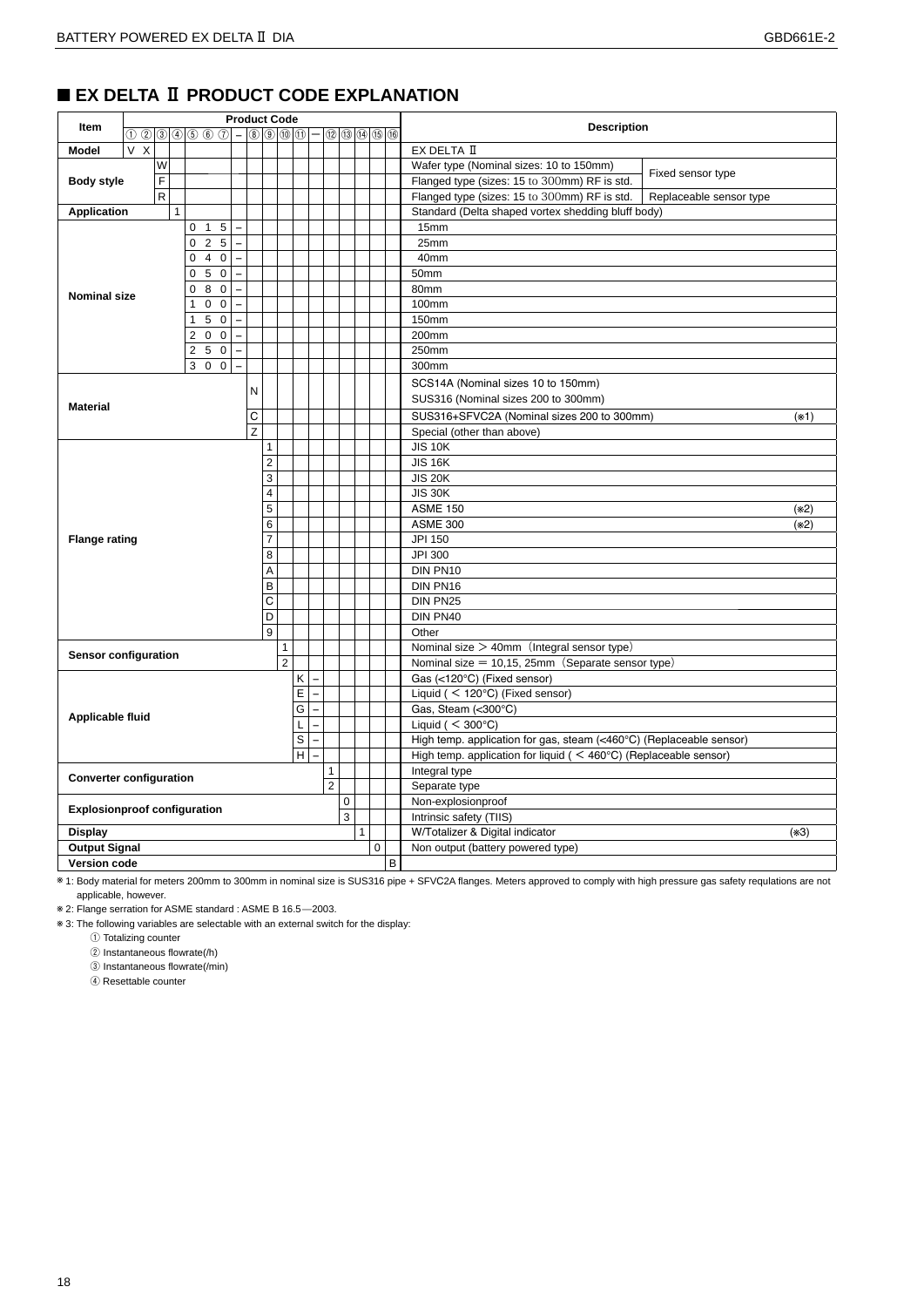# ■ **EX DELTA Ⅱ PRODUCT CODE EXPLANATION**

|                                     | <b>Product Code</b> |   |                |                |           |                          |                |                                 |                |   |                |             |                |                           |   |                                                                                |        |  |  |  |  |  |
|-------------------------------------|---------------------|---|----------------|----------------|-----------|--------------------------|----------------|---------------------------------|----------------|---|----------------|-------------|----------------|---------------------------|---|--------------------------------------------------------------------------------|--------|--|--|--|--|--|
| Item                                | $0$ 2 3 4 5 6 7 -   |   |                |                |           |                          |                | $\circ$ $\circ$ $\circ$ $\circ$ |                |   |                | 0000000     |                |                           |   | <b>Description</b>                                                             |        |  |  |  |  |  |
| <b>Model</b>                        | V X                 |   |                |                |           |                          |                |                                 |                |   |                |             |                |                           |   | EX DELTA II                                                                    |        |  |  |  |  |  |
|                                     |                     | W |                |                |           |                          |                |                                 |                |   |                |             |                |                           |   | Wafer type (Nominal sizes: 15 to 80mm)<br>Fixed sensor type                    | $(*3)$ |  |  |  |  |  |
| <b>Body style</b>                   |                     | F |                |                |           |                          |                |                                 |                |   |                |             |                |                           |   | Flanged type (sizes: 50, 80mm) RF is std.                                      |        |  |  |  |  |  |
|                                     |                     | R |                |                |           |                          |                |                                 |                |   |                |             |                |                           |   | Flanged type (sizes: 50, 80mm) RF is std.<br>Replaceable sensor type           |        |  |  |  |  |  |
| <b>Application</b>                  |                     |   | $\overline{2}$ |                |           |                          |                |                                 |                |   |                |             |                | Diamond shaped bluff body |   |                                                                                |        |  |  |  |  |  |
|                                     |                     |   |                | 0 <sub>1</sub> | 5         | $\sim$                   |                |                                 |                |   |                |             |                |                           |   | 15mm                                                                           |        |  |  |  |  |  |
|                                     | 025                 |   |                |                |           |                          |                |                                 |                |   |                | 25mm        |                |                           |   |                                                                                |        |  |  |  |  |  |
| <b>Nominal size</b>                 |                     |   |                | $\Omega$       | $4\quad0$ | $\overline{\phantom{m}}$ |                |                                 |                |   |                |             |                |                           |   | 40mm                                                                           |        |  |  |  |  |  |
|                                     |                     |   |                | $\mathbf{0}$   | 5 0       | $\overline{\phantom{a}}$ |                |                                 |                |   |                |             |                |                           |   | 50mm                                                                           |        |  |  |  |  |  |
|                                     |                     |   |                |                | 080       |                          |                |                                 |                |   |                |             |                |                           |   | 80mm                                                                           |        |  |  |  |  |  |
|                                     |                     |   |                |                |           |                          | N              |                                 |                |   |                |             |                |                           |   | SCS14A (Nominal sizes 15, 25 wafer type)                                       |        |  |  |  |  |  |
| <b>Material</b>                     |                     |   |                |                |           |                          | C              |                                 |                |   |                |             |                |                           |   | <b>SUS316</b>                                                                  |        |  |  |  |  |  |
|                                     |                     |   |                |                |           |                          | $\overline{z}$ |                                 |                |   |                |             |                |                           |   | Special (other than above)                                                     |        |  |  |  |  |  |
|                                     |                     |   |                |                |           |                          |                | 1                               |                |   |                |             |                |                           |   | <b>JIS 10K</b>                                                                 |        |  |  |  |  |  |
| $\overline{c}$                      |                     |   |                |                |           |                          |                |                                 |                |   |                |             | <b>JIS 16K</b> |                           |   |                                                                                |        |  |  |  |  |  |
|                                     |                     |   |                |                |           |                          |                | 3                               |                |   |                |             |                |                           |   | <b>JIS 20K</b>                                                                 |        |  |  |  |  |  |
|                                     |                     |   |                |                |           |                          |                | 4                               |                |   |                |             |                |                           |   | <b>JIS 30K</b>                                                                 |        |  |  |  |  |  |
|                                     |                     |   |                |                |           |                          |                | 5                               |                |   |                |             |                |                           |   | <b>ASME 150</b><br>$(*1)$                                                      |        |  |  |  |  |  |
|                                     |                     |   |                |                |           |                          |                | 6                               |                |   |                |             |                |                           |   | <b>ASME 300</b>                                                                | $(*1)$ |  |  |  |  |  |
| <b>Flange rating</b>                |                     |   |                |                |           |                          |                | $\overline{7}$                  |                |   |                |             |                |                           |   | JPI 150                                                                        |        |  |  |  |  |  |
|                                     |                     |   |                |                |           |                          |                | 8                               |                |   |                |             |                |                           |   | JPI 300                                                                        |        |  |  |  |  |  |
|                                     |                     |   |                |                |           |                          |                | A                               |                |   |                |             |                |                           |   | DIN PN10                                                                       |        |  |  |  |  |  |
|                                     |                     |   |                |                |           |                          |                | B                               |                |   |                |             |                |                           |   | DIN PN16                                                                       |        |  |  |  |  |  |
|                                     |                     |   |                |                |           |                          |                | C                               |                |   |                |             |                |                           |   | DIN PN25                                                                       |        |  |  |  |  |  |
|                                     |                     |   |                |                |           |                          |                | D                               |                |   |                |             |                |                           |   | DIN PN40                                                                       |        |  |  |  |  |  |
|                                     |                     |   |                |                |           |                          |                | 9                               |                |   |                |             |                |                           |   | Other                                                                          |        |  |  |  |  |  |
| <b>Sensor configuration</b>         |                     |   |                |                |           |                          |                |                                 | $\overline{2}$ |   |                |             |                |                           |   | Separate sensor type                                                           |        |  |  |  |  |  |
|                                     |                     |   |                |                |           |                          |                |                                 |                | E |                |             |                |                           |   | Liquid (< 120°C) (Fixed sensor)                                                |        |  |  |  |  |  |
| Applicable fluid                    |                     |   |                |                |           |                          |                |                                 |                | L |                |             |                |                           |   | Liquid ( $<$ 300 $^{\circ}$ C)                                                 |        |  |  |  |  |  |
|                                     |                     |   |                |                |           |                          |                |                                 |                | H |                |             |                |                           |   | High temp. application for liquid ( $\leq 460^{\circ}$ C) (Replaceable sensor) |        |  |  |  |  |  |
| <b>Converter configuration</b>      |                     |   |                |                |           |                          |                |                                 |                |   | $\mathbf{1}$   |             |                |                           |   | Integral type                                                                  |        |  |  |  |  |  |
|                                     |                     |   |                |                |           |                          |                |                                 |                |   | $\overline{2}$ |             |                |                           |   | Separate type (secured to a 2" pipe stanchion)                                 |        |  |  |  |  |  |
| <b>Explosionproof configuration</b> |                     |   |                |                |           |                          |                |                                 |                |   |                | $\mathbf 0$ |                |                           |   | None (non-explosionproof)                                                      |        |  |  |  |  |  |
|                                     |                     |   |                |                |           |                          |                |                                 |                |   |                | 3           |                |                           |   | Intrinsic safety (TIIS)                                                        |        |  |  |  |  |  |
| <b>Display</b>                      |                     |   |                |                |           |                          |                |                                 |                |   |                |             | $\mathbf{1}$   |                           |   | W/Totalizer & Digital indicator                                                | $(*2)$ |  |  |  |  |  |
| <b>Output Signal</b>                |                     |   |                |                |           |                          |                |                                 |                |   |                |             |                | $\pmb{0}$                 |   | Non output (battery powered type)                                              |        |  |  |  |  |  |
| <b>Version code</b>                 |                     |   |                |                |           |                          |                |                                 |                |   |                |             |                |                           | B |                                                                                |        |  |  |  |  |  |

※ 1: Flange serration for ASME standard : ASME 1316.5–2003.

※ 2: The following variables are selectable with an external switch for the display:

① Totalizing counter

② Instantaneous flowrate (/h)

 $\overset{\frown}{\textcircled{3}}$  Instantaneous flowrate (/min)

④ Resettable counter

※ 3: Applicable item.

| Nominal size (mm) | 25 | 4U | 50 | 80 |
|-------------------|----|----|----|----|
| Wafer type        |    |    |    |    |
| Flanged type      |    |    |    |    |

○:Standard △:Option